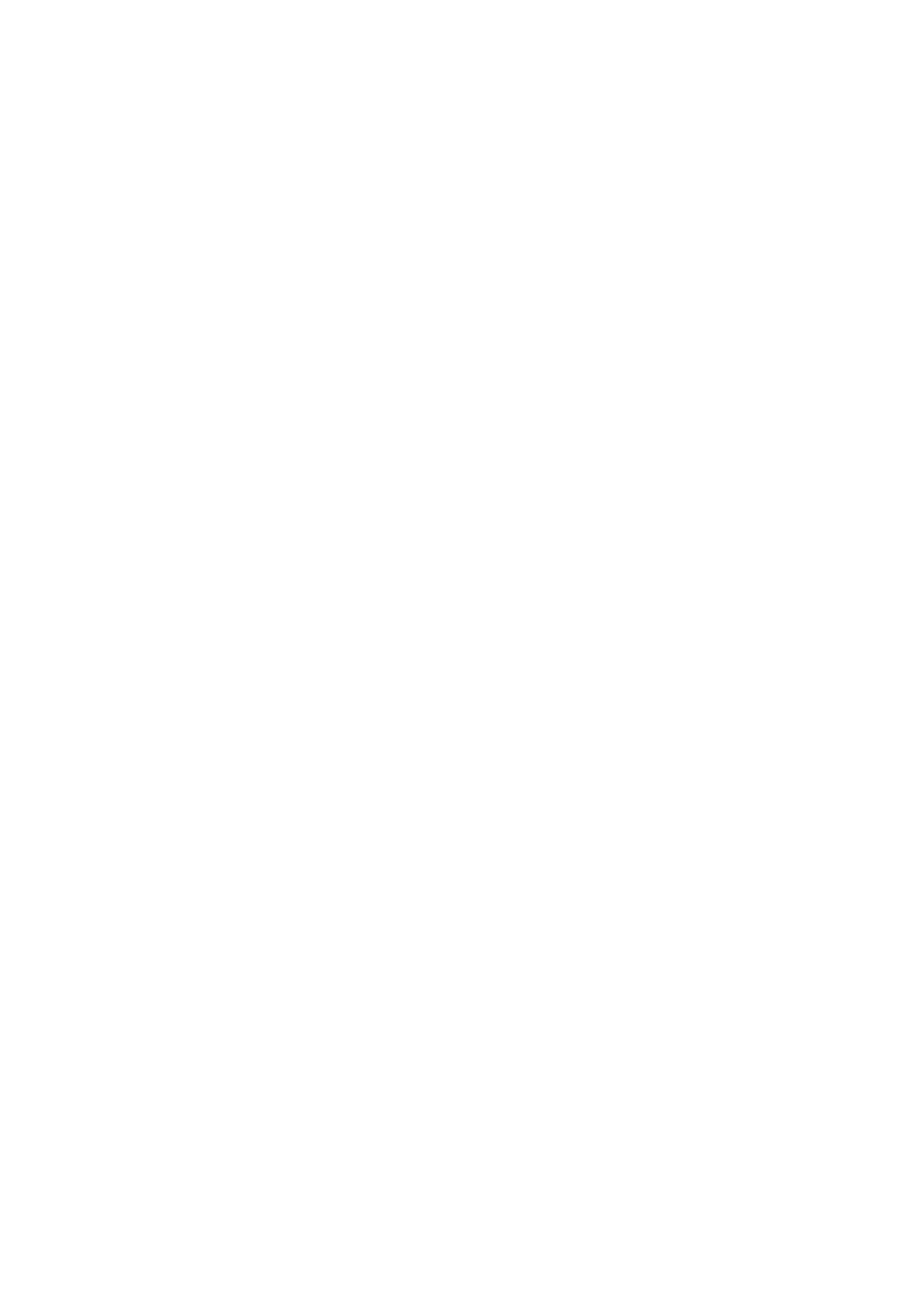# **Contents**

**Actiwatch Score User Manual V5.03** 

page 1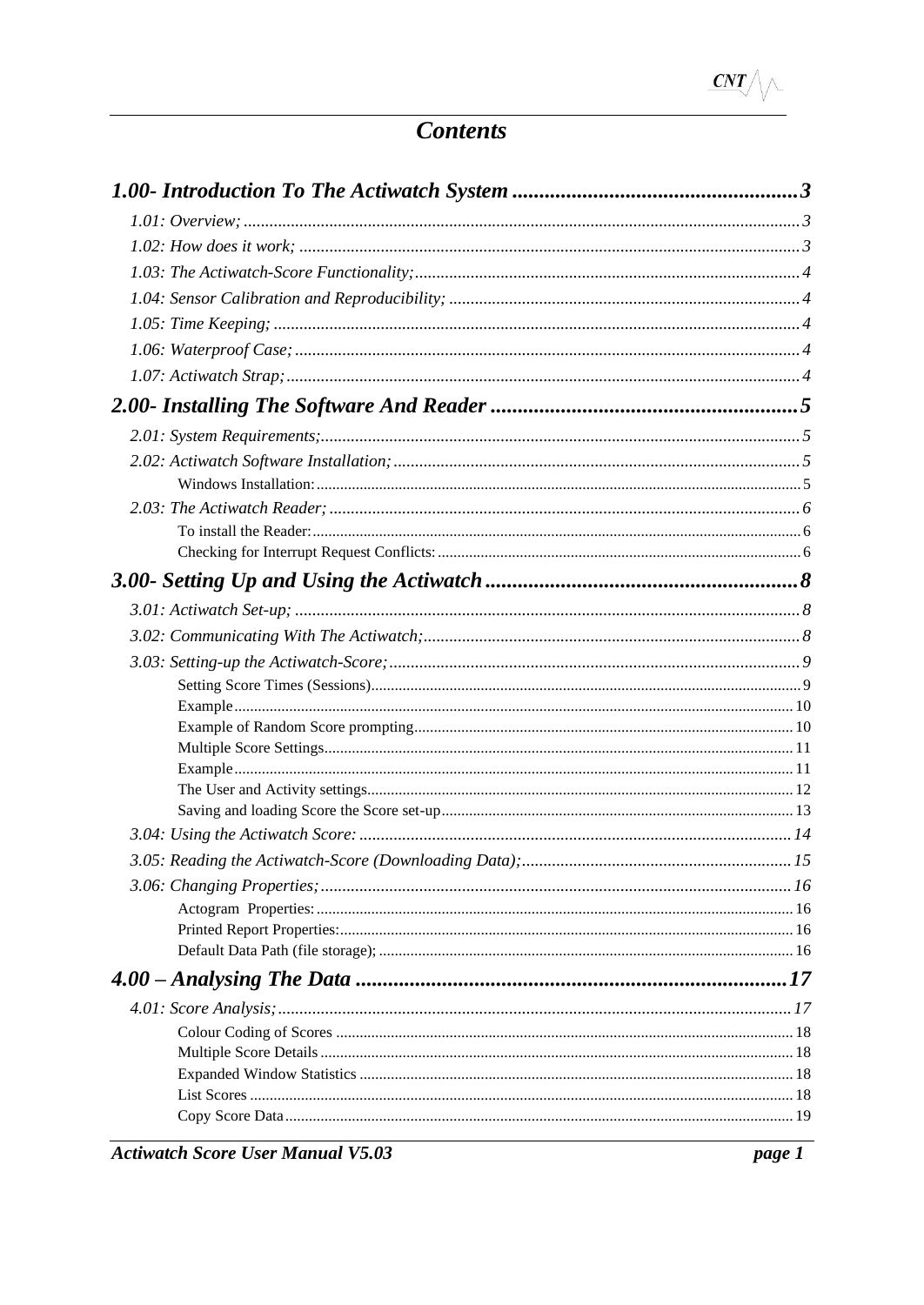| Appendix $A - Maintenance \& Trouble \Shoothing … … … … … … … … … … … … … … … … … … … … … … … … … …$ |  |
|------------------------------------------------------------------------------------------------------|--|
|                                                                                                      |  |
|                                                                                                      |  |
|                                                                                                      |  |
|                                                                                                      |  |
|                                                                                                      |  |
|                                                                                                      |  |

# **Document Control Information**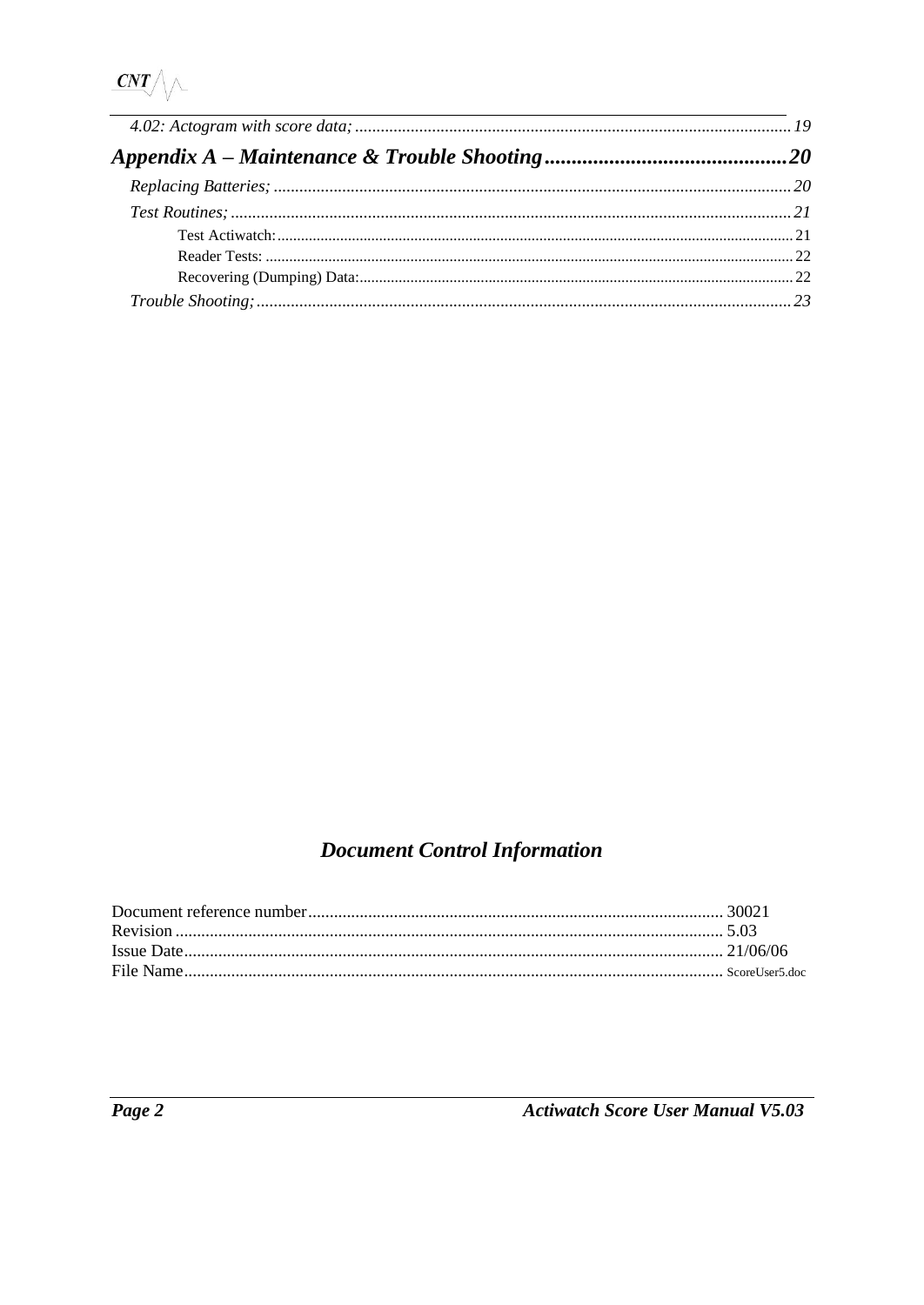# *1.00- Introduction To The Actiwatch System*

# <span id="page-4-1"></span><span id="page-4-0"></span>*1.01: Overview;*

The Actiwatch-Score is a compact, light weight, wrist worn electronic device that measures and records physical movement. The data may be transferred telemetrically (i.e. no connection to the watch) and analysed using the Score Analysis or Sleep Analysis software package. The Actiwatch-Score has two 7-segment LED displays that show prompts and allow score entry (see section 1.03). There are three parts to the Actiwatch Activity Monitoring System:

- *Actiwatch*
- *Reader/Interface and connecting cable*
- Software running on PC



#### <span id="page-4-2"></span>*1.02: How does it work;*

Activity is measured by the means of a piezo-electric accelerometer that is set up to record the integration of intensity, amount and duration of movement in all directions. The corresponding voltage produced is converted and stored as an activity count in the memory unit of the Actiwatch. The maximum sampling frequency is 32Hz. It is important to realise that due to this improved way of recording activity data there is no need for sensitivity settings as the Actiwatch unit will record all movement over 0.05g. Filters are set to 3 to 11 Hz.



#### *Actiwatch Score User Manual V5.03 page 3*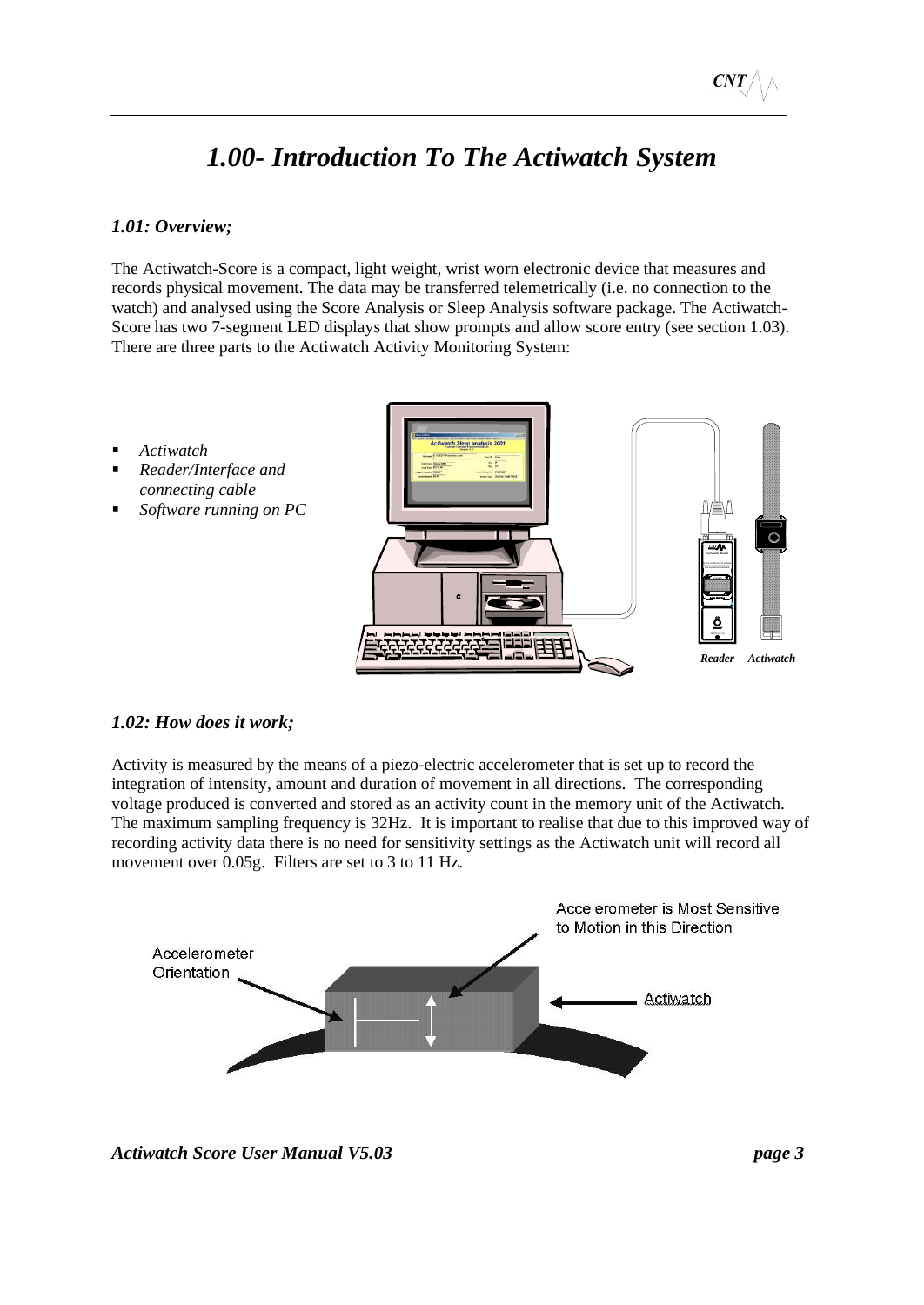# <span id="page-5-0"></span>*1.03: The Actiwatch-Score Functionality;*

The Actiwatch-Score continuously records physical activity but also allows the wearer to subjectively score a set of pre-programmed parameters (e.g. Pain, Mood etc). The Actiwatch-Score allows up to 8 parameters to be scored in any session and the sessions may be programmed to occur at a particular frequency (i.e. half-hourly, hourly etc) and/or may be manually instigated. Programmable prompts are shown on the LED display to remind the user of the parameter that is to be scored. The range of scores is also programmable over the range 0 to 15. These multiple scores may then be analysed and reported or exported using the Score Analysis or Sleep Analysis Software.

### <span id="page-5-1"></span>*1.04: Sensor Calibration and Reproducibility;*

All Actiwatch units are calibrated thoroughly on a specially designed rig before they leave CNT. The Actiwatch incorporates a calibration factor to produce the same output for the same amount of motion (in terms of g). In practice, inherent variation in application of Actiwatch units means that no two Actiwatch units will produce exactly the same output. To minimise this difference it is important to develop a standardised Actiwatch mounting and positioning protocol.

### <span id="page-5-2"></span>*1.05: Time Keeping;*

The Actiwatch time is set by the PC clock and elapsed time is marked in each unit by means of a crystal that oscillates 32 times a second. Selecting a sampling epoch sends an instruction to wait a certain number of oscillations before storing the number of activity counts. This system is also used when any delays in starting of recording are set.

# <span id="page-5-3"></span>*1.06: Waterproof Case;*

The Actiwatch-Score casing is designed to be waterproof. This is achieved by use of rubber 'O' rings surrounding the battery compartment. It is important that this 'O' ring remains intact when the back is removed for battery replacement. In older models (pre July 1997) the 'O' ring is separate to the back plate and care should be taken to ensure of its correct positioning when replacing the back plate.

# <span id="page-5-4"></span>*1.07: Actiwatch Strap;*

Each Actiwatch-Score is supplied with a nylon strap that should be big enough to fit all wrists. Straps can be interconnected if the Actiwatch is going to be worn on locations other than the wrist. Velcro straps can be supplied (at extra cost) if required.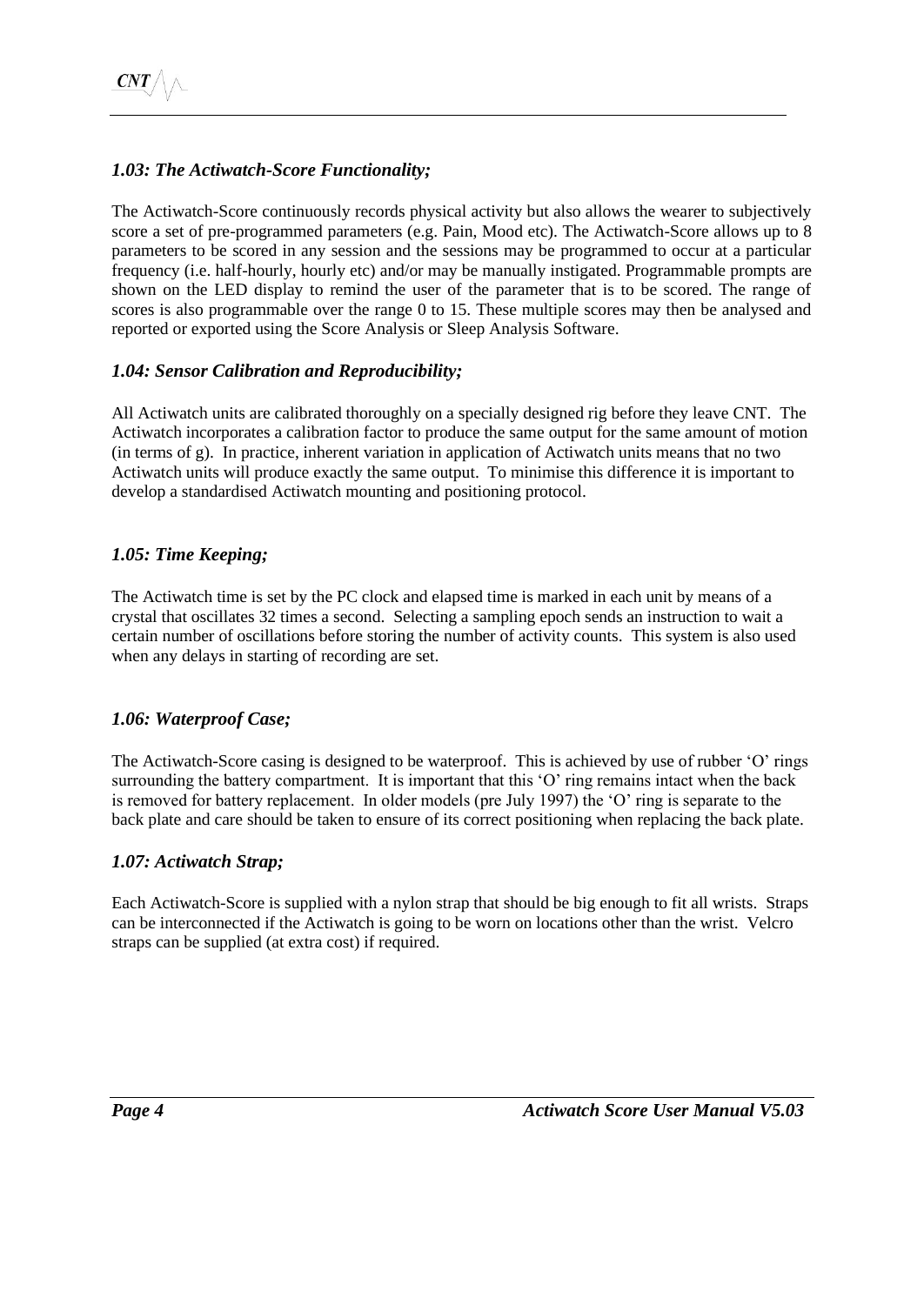# *2.00- Installing The Software And Reader*

# <span id="page-6-1"></span><span id="page-6-0"></span>*2.01: System Requirements;*

The basic requirements for the host PC are listed below:

- IBM Compatible PC
- Windows 2000, NT or XP operating system
- 100 MB Hard Disk space
- 9 or 25 pin RS-232 Port (Adapters are available if needed)
- A CD-ROM drive.
- SVGA Graphics (800 x 600 pixels minimum)
- Printer (if hard copy output is required)

In general, a faster processor will provide superior performance.

### <span id="page-6-2"></span>*2.02: Actiwatch Software Installation;*

Actiwatch software is needed to set up and download Actiwatch units as well as for data analysis. The Actiwatch-Score may be used with the Actiwatch-Score Analysis Software or the Actiwatch Sleep Analysis Software. The latter provides advanced sleep analysis functionality in addition to the functions offered by the Score Software. The installation procedure for both packages is the same and is detailed below.

#### <span id="page-6-3"></span>*Windows Installation:*

- **■** Insert the supplied CD-ROM into your CD ROM drive (typically D: or E:)
- Click on the 'Start' button and select 'Run...' from the menu.
- Type d:setup (or e:setup depending on drive) in the 'Open' field and click 'OK'.
- Follow the on screen instructions to complete the set-up.
- In the set-up window that appears you can edit the destination drive and folder for the software if you wish.
- Run the software from the Start menu 'programs' list.

Ensure no other Windows applications are running when installing the software.

When upgrading from a previous version of the Sleep Analysis or Rhythm Analysis software, it is recommended that a new folder be created for the new version. Remember to change any shortcuts that may point to the old version.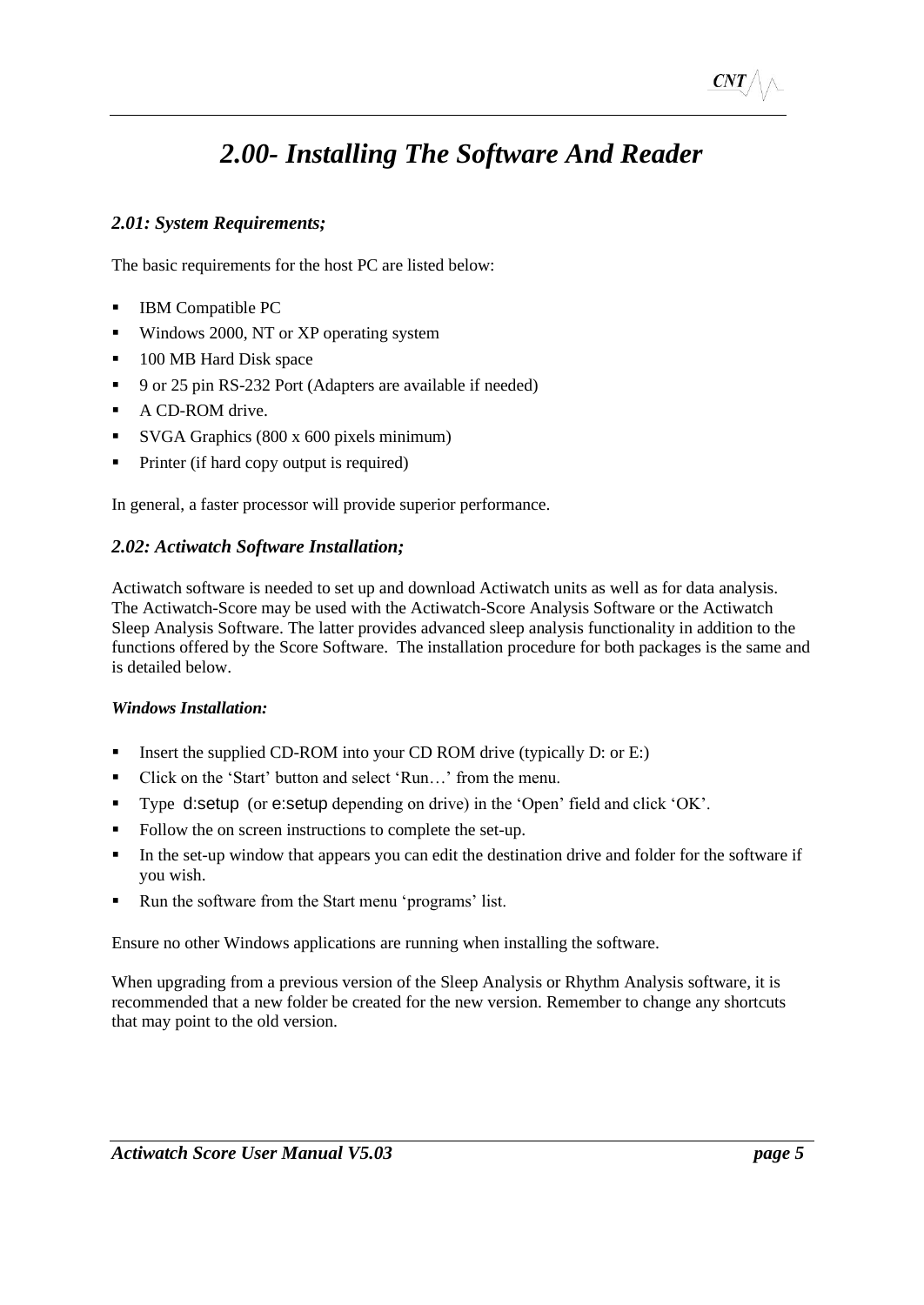# <span id="page-7-0"></span>*2.03: The Actiwatch Reader;*

The Actiwatch Reader uses a standard 9 pin 'D' type serial cable (supplied) for communication with the PC and also to receive power from the PC. If you only have a 25 pin COM port available, a 9 pin to 25-pin adapter can be supplied on request. Please note that if the power of the PC is insufficient to run the Reader (a possibility when using a portable PC from battery power) then we can supply a power pack that fits into the side of the Reader. This pack utilizes rechargeable battery, which must be recharged using a mains adapter (not supplied) when depleted.

- **1) Serial Port Connection:** 9-way 'D' female.
- **2) Communications region:** Invert the Actiwatch over this region to send or read data.
- **3) Status LED:** Illuminated GREEN when power applied (ON), and RED when Actiwatch is located correctly for data communication (READY). *Note: The status LED on older versions of the reader does not illuminate green.*
- **4) Power Pack Connector.**



#### <span id="page-7-1"></span>*To install the Reader:*

- Plug the male end of the cable into the Reader.
- Plug the other end of the cable into the serial (COM) port to be used.
- Note the COM port (usually 1 or 2) that you have used.

The reader has a Bi-coloured LED that will be illuminated green when power is correctly applied, this may not occur until the Sleep Analysis software is run.

#### <span id="page-7-2"></span>*Checking for Interrupt Request Conflicts:*

If your computer contains a network card or any other parallel interface card, it is possible for Interrupt Request Line (IRQ) conflicts to exist between the COM ports and the installed card.

*If an installed card requires the same interrupt request line as the COM port, the COM port may function intermittently or not at all. The user's manual that accompanies the card will have instructions for changing the IRQ setting. COM port IRQ settings cannot be changed.*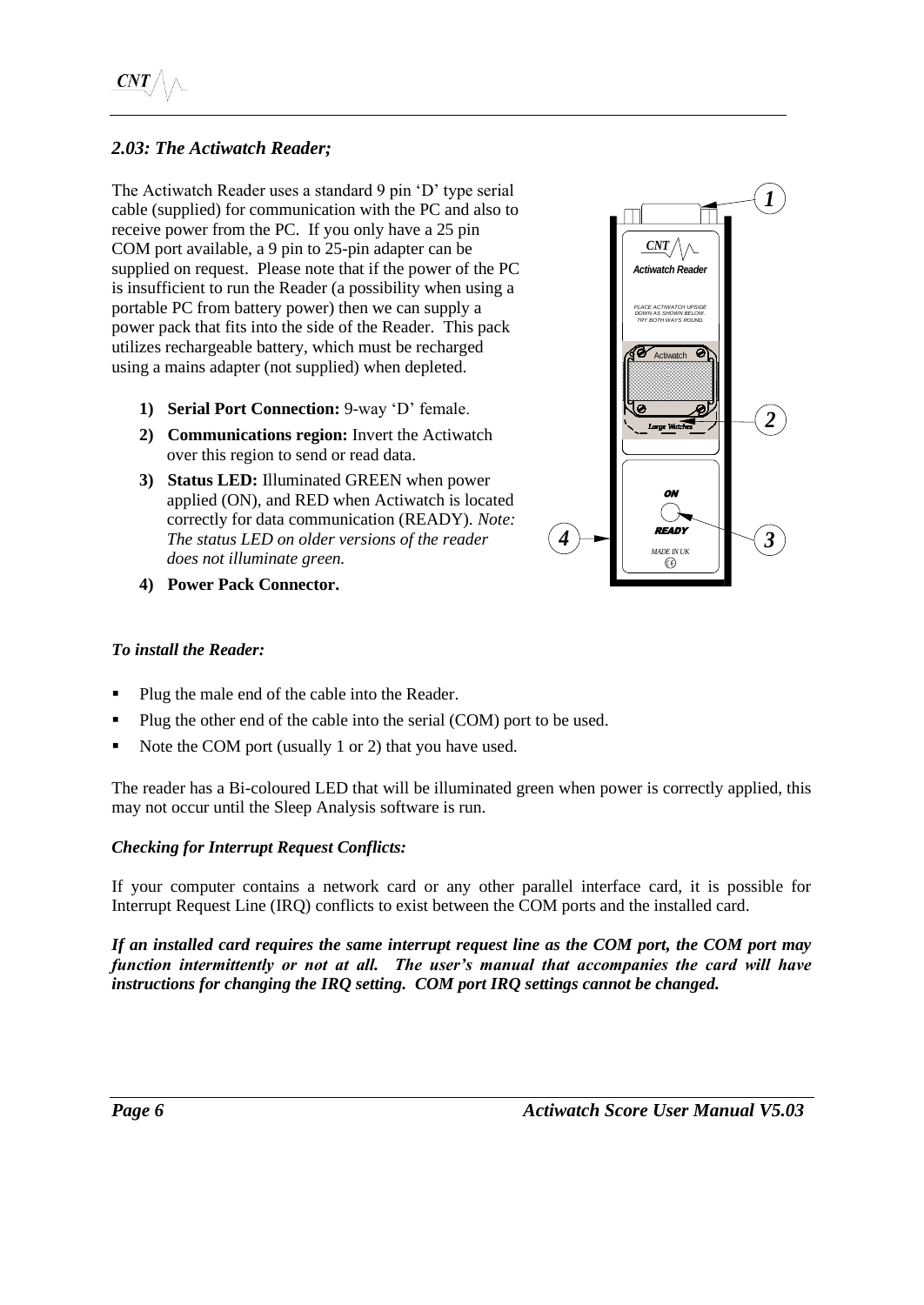Typically IRQ 3 and 4 are required for COM 1 and 2 respectively. Unfortunately, some cards are installed with these IRQ settings. The only solution is to change the IRQ setting for the installed card. Newer "plug & play" versions do not cause this problem, because the operating system can shift the IRQ setting to avoid conflicts.

To check for interrupt request conflicts:

- Right Click on "My Computer".
- Select 'Properties' from the pop-up menu.
- Select the 'Device Manager' tab.
- A conflict is indicated when a yellow circle containing an exclamation mark is found next to the COM port (see below).



■ It will be necessary to change the IRQ setting on the hardware card for the COM port to function properly.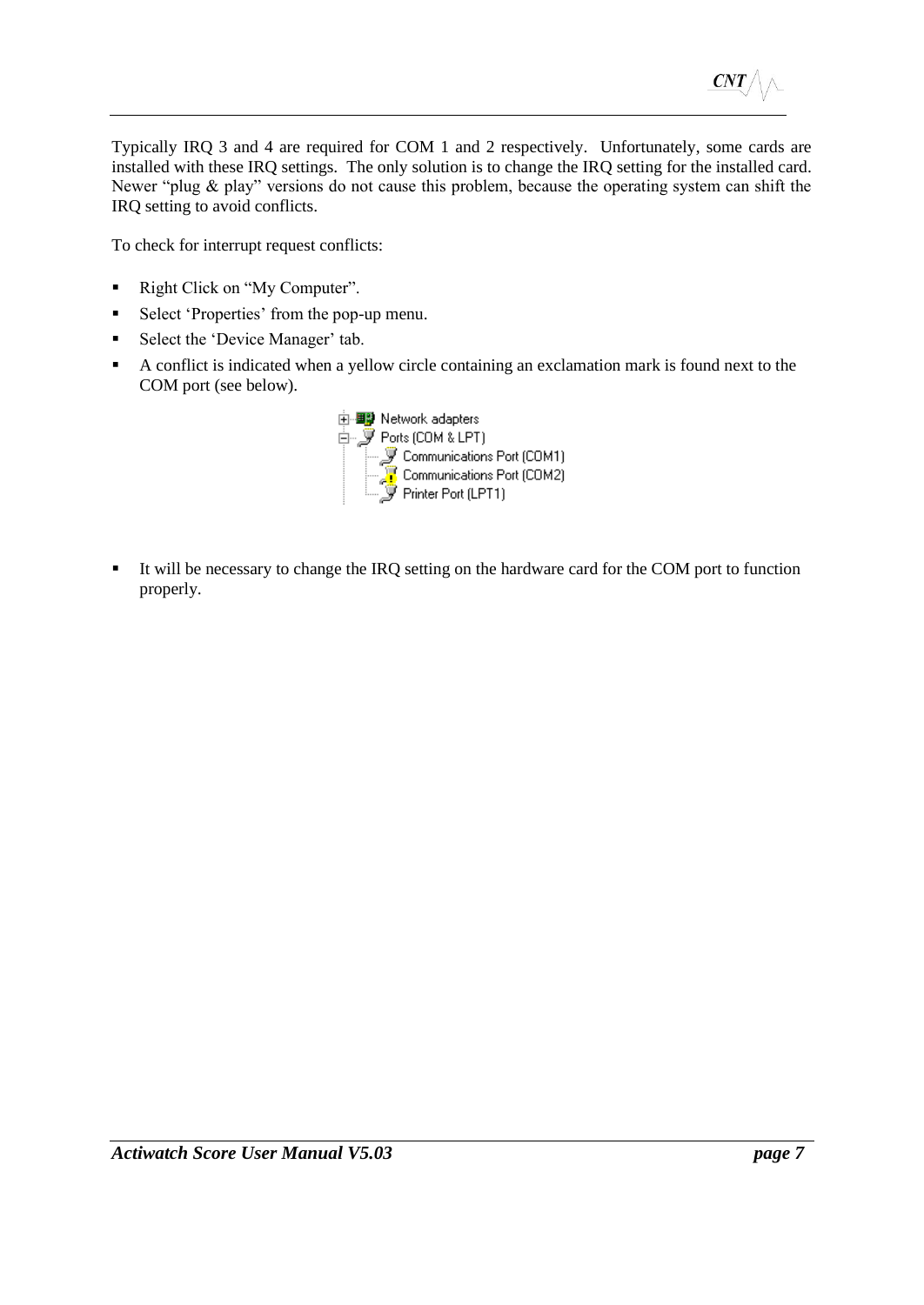# *3.00- Setting Up and Using the Actiwatch*

# <span id="page-9-1"></span><span id="page-9-0"></span>*3.01: Actiwatch Set-up;*

With the Reader connected to your PC, run the Score Analysis or Sleep Analysis software as described in the previous section. A screen similar to that shown below will be displayed;

|      | <b>Sleep analysis</b> |                                                                |                                                                                    |                              |                        |         | $ \Box$ $\times$ |
|------|-----------------------|----------------------------------------------------------------|------------------------------------------------------------------------------------|------------------------------|------------------------|---------|------------------|
| File | Reader<br>Actogram    |                                                                | Sleep Analysis Activity analysis Nap Analysis Score Analysis                       |                              |                        | Options |                  |
|      |                       |                                                                | <b>Actiwatch Score Analysis</b><br><b>Copyright Cambridge Neurotechnology Ltd.</b> | Version 4.13                 |                        |         |                  |
|      | <b>Filename</b>       | C:\Program Files\Actiwatch sleep 2001 (beta)\ScoreMKIIdemo.AWD |                                                                                    |                              |                        |         |                  |
|      |                       |                                                                |                                                                                    |                              |                        |         |                  |
|      |                       | Start Date 23-Jan-2003                                         |                                                                                    | <b>User ID ScoreMKIIdemo</b> |                        |         |                  |
|      |                       | <b>Start Time 17:53:00</b>                                     | Age 57                                                                             |                              | Sex                    | M       |                  |
|      | Logged samples 32128  |                                                                |                                                                                    |                              | <b>Watch Serial No</b> | N72FFFF |                  |

This screen contains information for the *most recently loaded* data file. Unless you have loaded another during the current session the default demonstration file will appear.

# <span id="page-9-2"></span>*3.02: Communicating With The Actiwatch;*

- Place the Actiwatch, plastic lid side downwards so you can see the ID number on the steel base, on the grey shaded part of the Reader.
- Make sure it is correctly aligned, with the small hole in the top left of the Actiwatch base being aligned with the top left of the grey shaded part of the Reader (indicated by a black dot).
- Adjust the Actiwatch position by gently sliding it along the Reader until the LED is illuminated RED, indicating 'ready'.
- If the LED is not illuminated, check the COM port by selecting 'Reader' then 'Comms' from the Sleep Analysis software.
- Repeat the above operation with another COM port selected.
- Your mouse may be using COM1 hence select COM2 for the Reader.
- **EXECUTE:** If you do not get the 'READY' light with any COM port selection please check the connections and that there are no communication conflicts.
- Remove the Actiwatch from the Reader when not reading or writing data.
- It is possible to perform tests on the Actiwatch and reader, see Appendix A.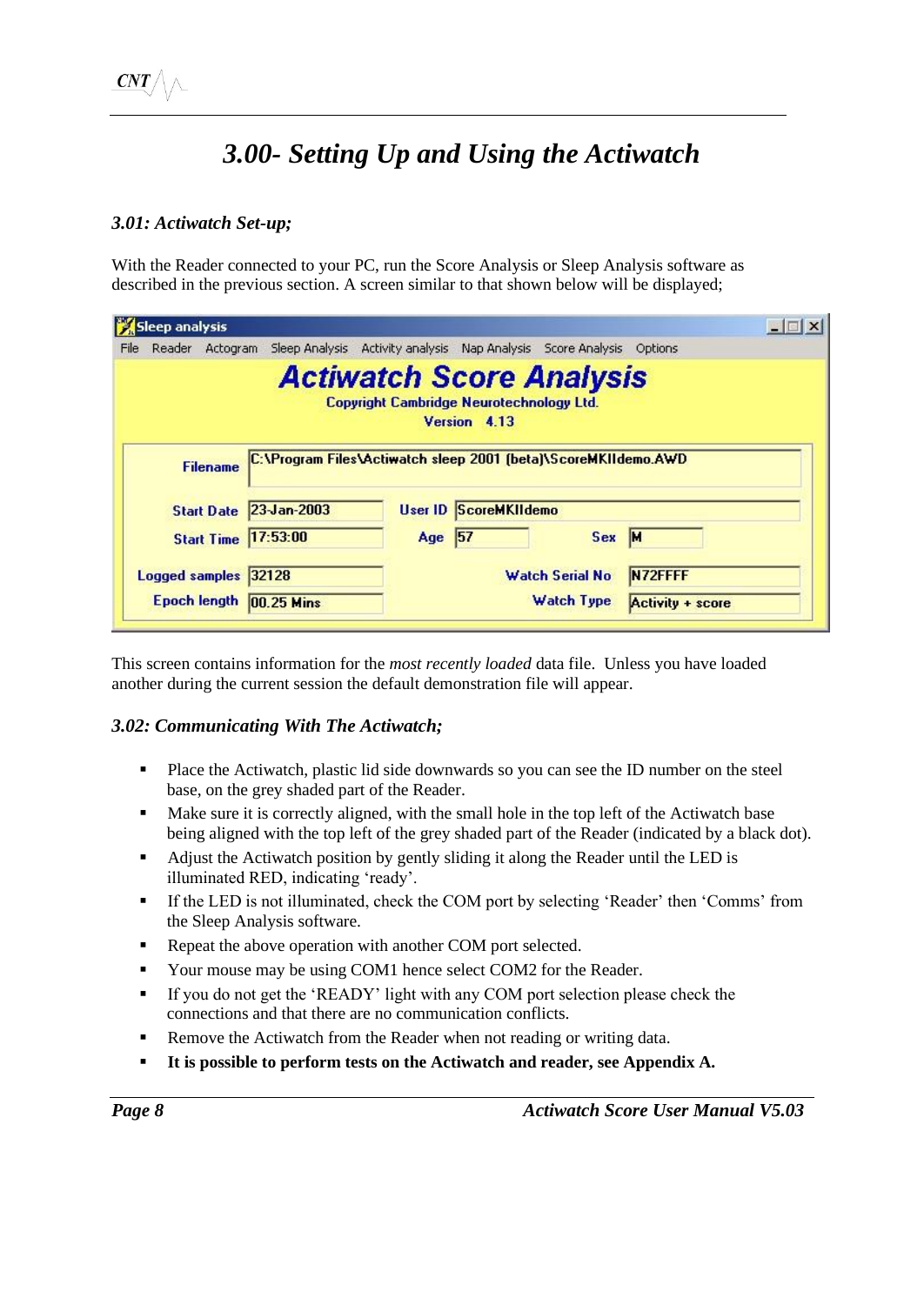#### <span id="page-10-0"></span>*3.03: Setting-up the Actiwatch-Score;*

With the Actiwatch-Score placed on the Reader such that the 'Ready' lamp is lit, select 'Write' from the 'Reader' menu of the Analysis software. The current settings will be read from the Actiwatch and a screen similar to that shown below will be displayed.

| <b>Actiwatch Score Setup</b>                                                                                                                              |                                                                                                                                                                                 |             |                                                    |                                        |
|-----------------------------------------------------------------------------------------------------------------------------------------------------------|---------------------------------------------------------------------------------------------------------------------------------------------------------------------------------|-------------|----------------------------------------------------|----------------------------------------|
| File                                                                                                                                                      |                                                                                                                                                                                 |             |                                                    |                                        |
| <b>Score times</b><br>Day 1 08:00<br>Day 1 08:30<br>Dav 1 09:00<br>Dav 1 09:30<br>Day 1 10:00<br>Dav 1 10:30<br>Day 1 11:00<br>Day 1 11:30<br>Dav 1 12:00 | <b>Start time</b><br><b>End time</b><br>08:00<br>20:00<br>$\blacktriangleright$<br>$\overline{\bullet}$ $\overline{\bullet}$<br><b>Minimum Score</b><br><b>Random Prompting</b> | No of days  | <b>Interval</b><br>00:30<br>×.<br>Maximum Score 15 | <b>Sounder</b><br>Hi<br>G<br>Lo<br>Off |
| Day 1 12:30<br>Day 1 13:00                                                                                                                                | <b>Score Profile</b>                                                                                                                                                            |             | Multiple Score Set-up                              |                                        |
| Day 1 13:30<br>No of Scores: 25                                                                                                                           | Score File: C:\Program Files\Activatch Sleep 5\default.sct                                                                                                                      |             |                                                    |                                        |
|                                                                                                                                                           |                                                                                                                                                                                 |             |                                                    |                                        |
| User identity IF78                                                                                                                                        | <b>Actiwatch Setup</b>                                                                                                                                                          | $Sex$ M     | Age                                                |                                        |
| Start date 27-Jan-2005                                                                                                                                    |                                                                                                                                                                                 |             |                                                    |                                        |
| Start time 11:31                                                                                                                                          |                                                                                                                                                                                 |             | Send                                               | <b>Abort</b>                           |
| Epoch length 02.00 Min                                                                                                                                    | <b>Battery fitted</b>                                                                                                                                                           | 19-Aug-2004 | Serial no.                                         | N761019                                |
| RecordingTime 45 Days 07:58                                                                                                                               | Battery Life (days) 19.00                                                                                                                                                       |             | <b>Memory</b>                                      | 32K                                    |
|                                                                                                                                                           |                                                                                                                                                                                 |             |                                                    |                                        |

The Actiwatch Score Setup screen is divided into two halves; the upper half pertains to the Score specific settings, the lower half pertains to the user information and Activity recording.

#### <span id="page-10-1"></span>*Setting Score Times (Sessions)*

In the upper half of the set-up screen, select the 'Score Profile' tab (as shown above). The following settings may be adjusted:

- **Start time –** The time that you wish the first session to occur each day.
- **End time –** The time that you wish the last session to occur each day.
- **No of days** The number of days over which you wish to obtain scores.
- **Interval** The frequency of occurrence of sessions (1min 2min 5min 10min 30min 1Hr 2Hr 3Hr)
- **Minimum Score** The lowest score that may be entered (typically 0)
- **Maximum Score** The highest score that may be entered (maximum allowed is 15)
- **Random Score** Allows the user to select random score prompting within the selected interval
- **Sounder Volume-**Off, Lo,Hi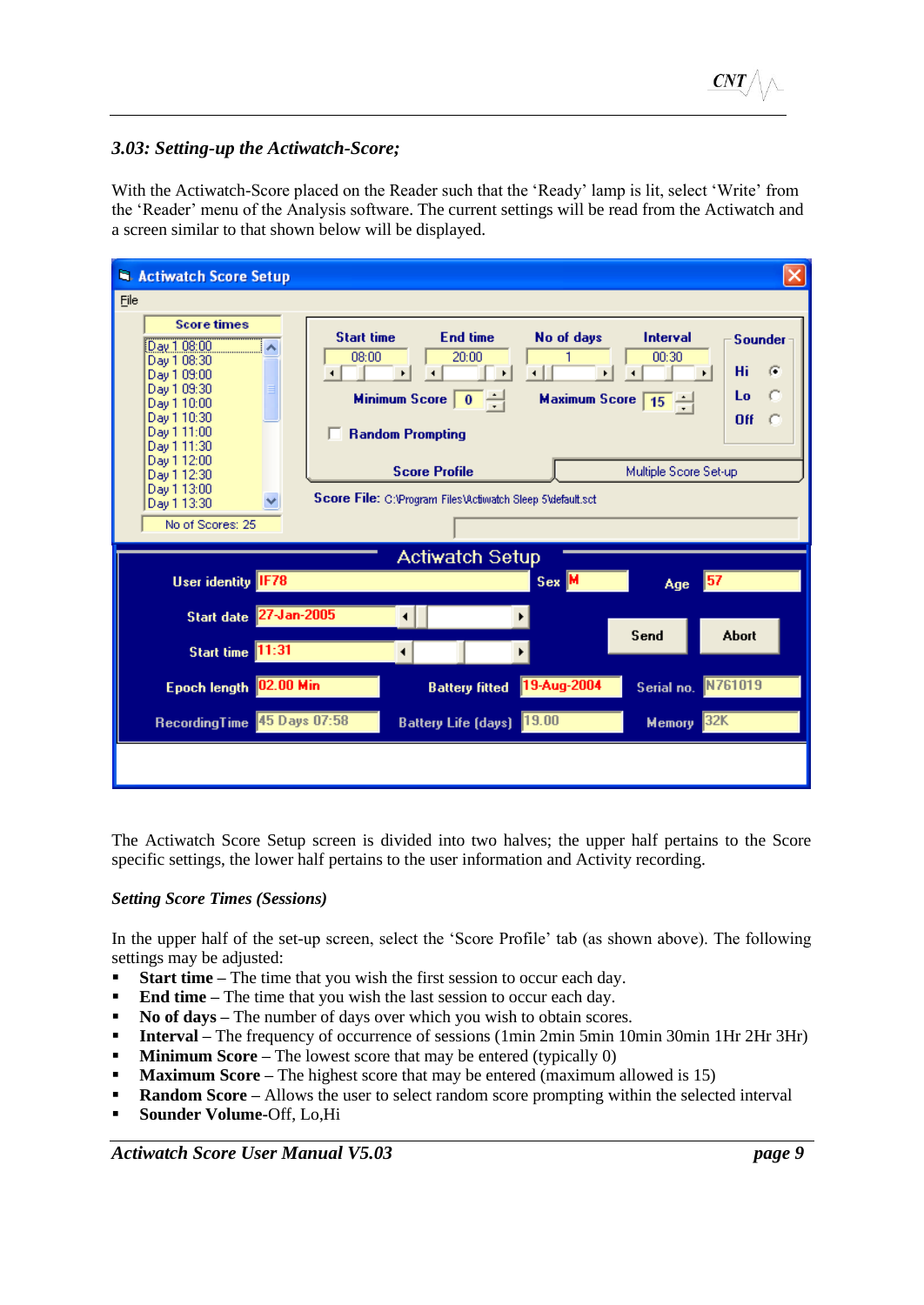A list of Score times is shown to the left of the display; this shows the time of occurrence of every session according to the settings made above. The total number of scores (sessions) is also shown **(Note that this value includes times prior to the setup on the current day).**

#### <span id="page-11-0"></span>*Example*

If the start time is set to 10:00 and the end time is set to 20:00 with the number of days set to 3 and an interval of 1 Hour then the Actiwatch-Score will prompt the user to input Scores every hour starting at 10:00am each day and finishing at 8:00pm each day. Note that Day1 is the present day hence score times set before the present time are missed.

If the Minimum Score is set to 1 and the Maximum Score is set to 5 then the user will only be allowed to enter scores within that range.

#### <span id="page-11-1"></span>*Example of Random Score prompting*

If the 'Random Score' button is ticked, the following screen will appear:

| <b>Actiwatch Sleep 5</b>                                                         |  |
|----------------------------------------------------------------------------------|--|
| This option will cause prompts to be generated randomly within the window period |  |
|                                                                                  |  |

Selecting OK will allow the user to input a window period of between 30 minutes and 5 hours. The software will then randomly generate 1 score prompt in each window period. The score prompts will not however be within 15 minutes of each other. An example of a random score setup window is as follows:

|      | <b>N</b> Actiwatch Score Setup                                                                        |                                                                                                                                                   |                       |
|------|-------------------------------------------------------------------------------------------------------|---------------------------------------------------------------------------------------------------------------------------------------------------|-----------------------|
| File | <b>Score times</b><br>Day 1 09:08                                                                     | <b>Start time</b><br><b>End time</b><br>No of days<br>Window                                                                                      | <b>Sounder</b>        |
|      | Day 1 10:46<br>Day 1 15:28<br>Day 1 15:53<br>Day 1 18:32<br>Day 2 08:48<br>Day 2 10:55<br>Day 2 13:49 | 08:00<br>2<br>02:30<br>20:00<br>$\boxed{0}$ $\rightarrow$<br><b>Minimum Score</b><br>Maximum Score $\boxed{15}$ -<br><b>Random Prompting</b><br>M | Hi.<br>G<br>Lo<br>Off |
|      | Day 2 15:53<br>Day 2 19:06                                                                            | <b>Score Profile</b><br>Multiple Score Set-up<br><b>Score File:</b> C:\Program Files\Activatch Sleep 5\default.sct                                |                       |
|      | No of Scores: 10                                                                                      |                                                                                                                                                   |                       |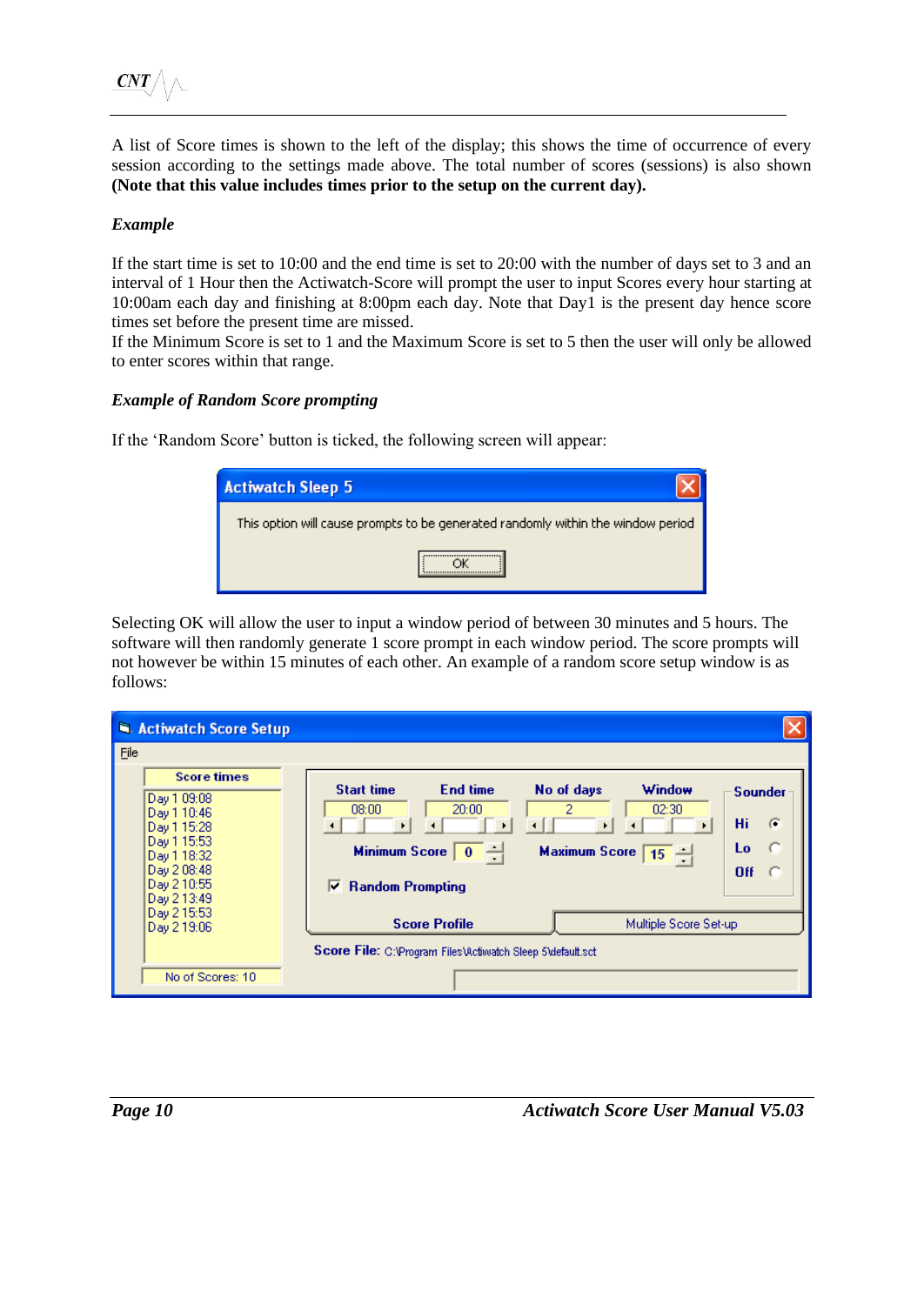#### <span id="page-12-0"></span>*Multiple Score Settings*

In the upper half of the setup screen, click on the 'Multiple Score Set-up' tab, the display will be similar to that shown below;

| <b>G. Actiwatch Score Setup</b>                                                                                      |                                                                          |                                                                                                 |              |                              |        |
|----------------------------------------------------------------------------------------------------------------------|--------------------------------------------------------------------------|-------------------------------------------------------------------------------------------------|--------------|------------------------------|--------|
| <b>Score times</b>                                                                                                   | No of                                                                    | <b>Parameter</b>                                                                                | Prompt       | Parameter                    | Prompt |
| Day 1 08:00<br>Day 1 08:10<br>Day 1 08:20<br>Day 1 08:30<br>Day 1 08:40<br>Day 1 08:50<br>Day 1 09:00<br>Day 1 09:10 | <b>Multiple</b><br><b>Scores</b><br>$\overline{\mathbf{3}}$<br>Clear All | Pain<br>1<br>2<br>Sleep<br>3<br>Energy<br>4                                                     | P<br>S.<br>E | 5<br>6<br>8                  |        |
| Day 1 09:20<br>Day 1 09:30<br>Day 1 09:40<br>Day 1 09:50                                                             |                                                                          | Score Profile<br>Score File: WGambridgneur01/EngineeringWB projects\SleepWatch 2002\default.sct |              | <b>Multiple Score Set-up</b> |        |

It is possible to set-up a session for single score input (0 multiple scores) or multiple score input with up to eight parameters. If no multiple scores are set, the Actiwatch display will prompt the user for a single score by showing two horizontal bars '- -' on the LED display. If multiple score are programmed, every session will prompt for up to eight scores and the LED display will show the programmed prompt for each score. As the user enters the score, each score is saved and the next score parameter is prompted. This continues until all parameters have been scored. The Multiple score set-up has the following controls;

- **Clear All button** Clear all the parameters and prompts before making changes.<br>■ No of Multiple Scores Select how many parameters you wish to score in each s
- **No of Multiple Scores** Select how many parameters you wish to score in each session.
- **Parameter** A name for each parameter that you wish to score (8 characters max).
- **Prompt** This is the digit that will be shown on the LED display to prompt the user to score the parameter. This acts as a reminder to the user of the parameter being scored and should typically be set to the first letter of the Parameter name (e.g. 'Pain' has prompt 'P').

There are 16 possible characters that may be chosen and it is not possible to use the same character for more than one parameter.

#### <span id="page-12-1"></span>*Example*

If the score times are set as in the previous example with the parameters and prompts set as shown in the figure above (i.e. Pain P; Sleep S; Energy E) then the user will be prompted hourly between the start time and end time each day to enter multiple scores. The multiple score session will begin by prompting the user to enter the first score. The first prompt character will be shown on the LED display (in this case 'P') indicating to the user to enter a score for their level of Pain. After five seconds, the score will be saved and the display will show 'S' indicating to the user to score their Sleepiness. Again, after five seconds the score will be stored and the display will show 'E', indicating to the user to score their energy level.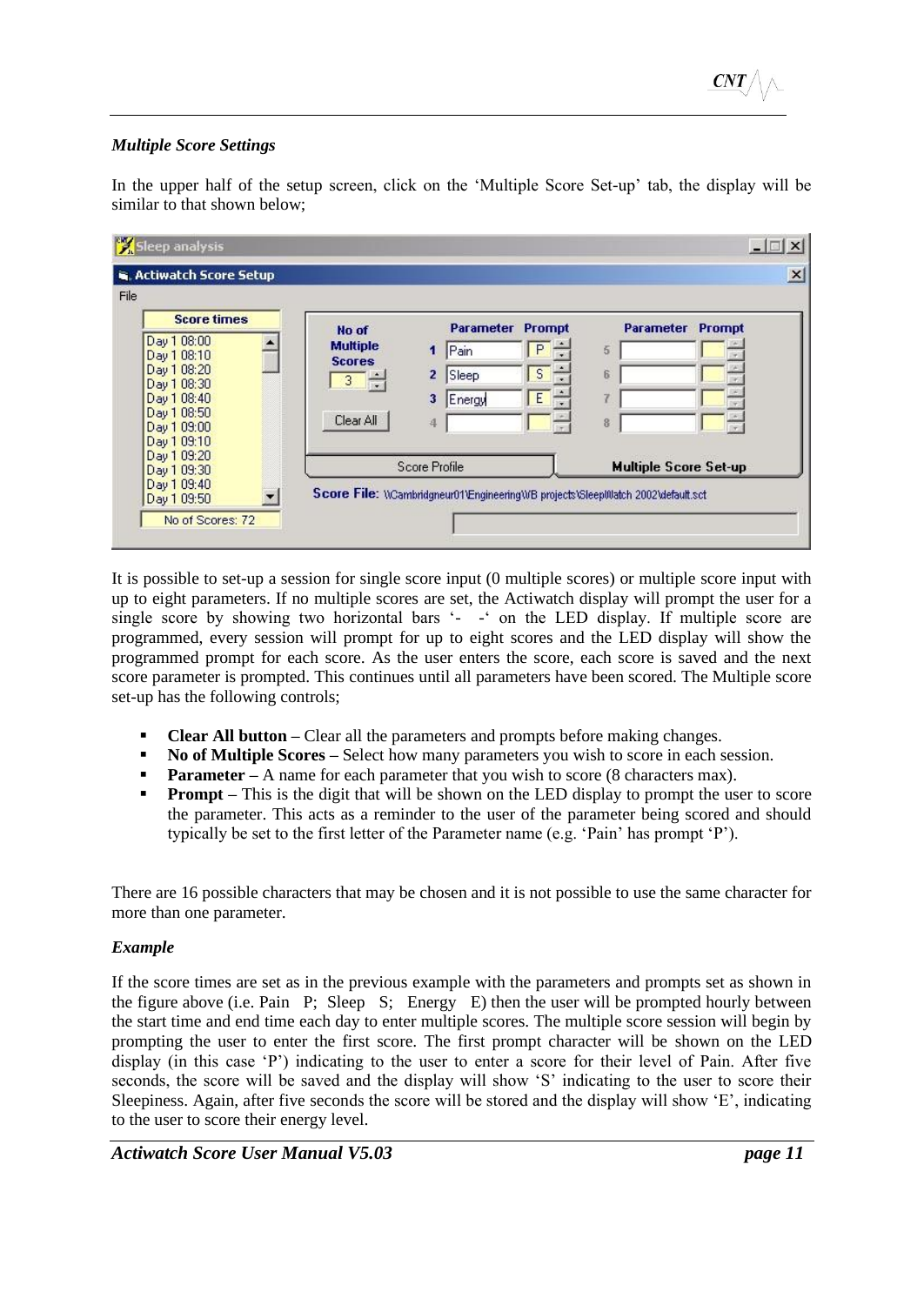When all scores have been entered, the session is complete and the displays will be blank.

*Note:* **If multiple scores are used with a one-minute interval, it is possible that the user could take longer than one minute to enter all scores. In this case, the prompting for the next session will start immediately following the last entry of the previous session. It is advised to limit the number of multi scores to two or three when using a 1-minute interval to avoid this problem.**

#### <span id="page-13-0"></span>*The User and Activity settings*

The lower part of the Actiwatch Setup screen has the following user defined settings;

- User **Identity** Enter a user ID of up to 20 characters making sure not to use the return key, tab, dashes, commas or alike as these are delimiting characters and will prevent the set up being carried out properly.
- $Sex Use$  the mouse and click in this field to toggle between Male (M) and Female (F).
- **Age** Use the mouse to highlight the age and type in the correct age.
- **Example 1 Start Date and Start Time** These are the current date and time of your PC. You can set the Actiwatch to start recording up to 7 days later by using the scroll bars in these fields to set a Start date and time in the future.
- **Epoch Length** This refers to the period of time over which the Actiwatch will accumulate activity before saving the sample and resetting the counter to zero. You may select the epoch length you wish from a choice of 0.25 (15 seconds), 0.5 (30 seconds), 1, 2, 5, 10 or 15 minutes. As you select this you will see the field labelled *Recording Time* change. This will give you the maximum recording time (in days, hours and minutes) of the Actiwatch using the epoch length you have selected.

**When a score interval of 1minute, 2 minutes or 5 minutes is selected, it will not be possible to choose an epoch with a length exceeding the chosen interval. The following table shows a list of available epochs for any given interval:**

| Interval (time between tests) | Available epochs                     |
|-------------------------------|--------------------------------------|
| 1 min                         | $0.25, 0.5, 1$ minutes               |
| $2 \text{ min}$               | $0.25, 0.5, 1, 2$ minutes            |
| 5 min                         | $0.25, 0.5, 1, 2, 5$ minutes         |
| $10 \text{ min}$              | $0.25, 0.5, 1, 2, 5, 10$ minutes     |
| $15 \text{ min}$              | $0.25, 0.5, 1, 2, 5, 10, 15$ minutes |
| 30 min                        | $0.25, 0.5, 1, 2, 5, 10, 15$ minutes |
| 1 hour                        | $0.25, 0.5, 1, 2, 5, 10, 15$ minutes |
| 2 hours                       | $0.25, 0.5, 1, 2, 5, 10, 15$ minutes |
| 3 hours                       | $0.25, 0.5, 1, 2, 5, 10, 15$ minutes |
| 4 hours                       | $0.25, 0.5, 1, 2, 5, 10, 15$ minutes |
| 5 hours                       | $0.25, 0.5, 1, 2, 5, 10, 15$ minutes |
| 6 hours                       | $0.25, 0.5, 1, 2, 5, 10, 15$ minutes |

**It should be noted that only one scoring session will be allowed within any one epoch. If, for example, an epoch of 15 seconds is chosen, then the user may enter up to four sessions per minute (i.e. one per epoch). If however an epoch of 1 minute is chosen, the user may only enter 1 session in a 1 minute period. If the system has been set-up to prompt for scores every**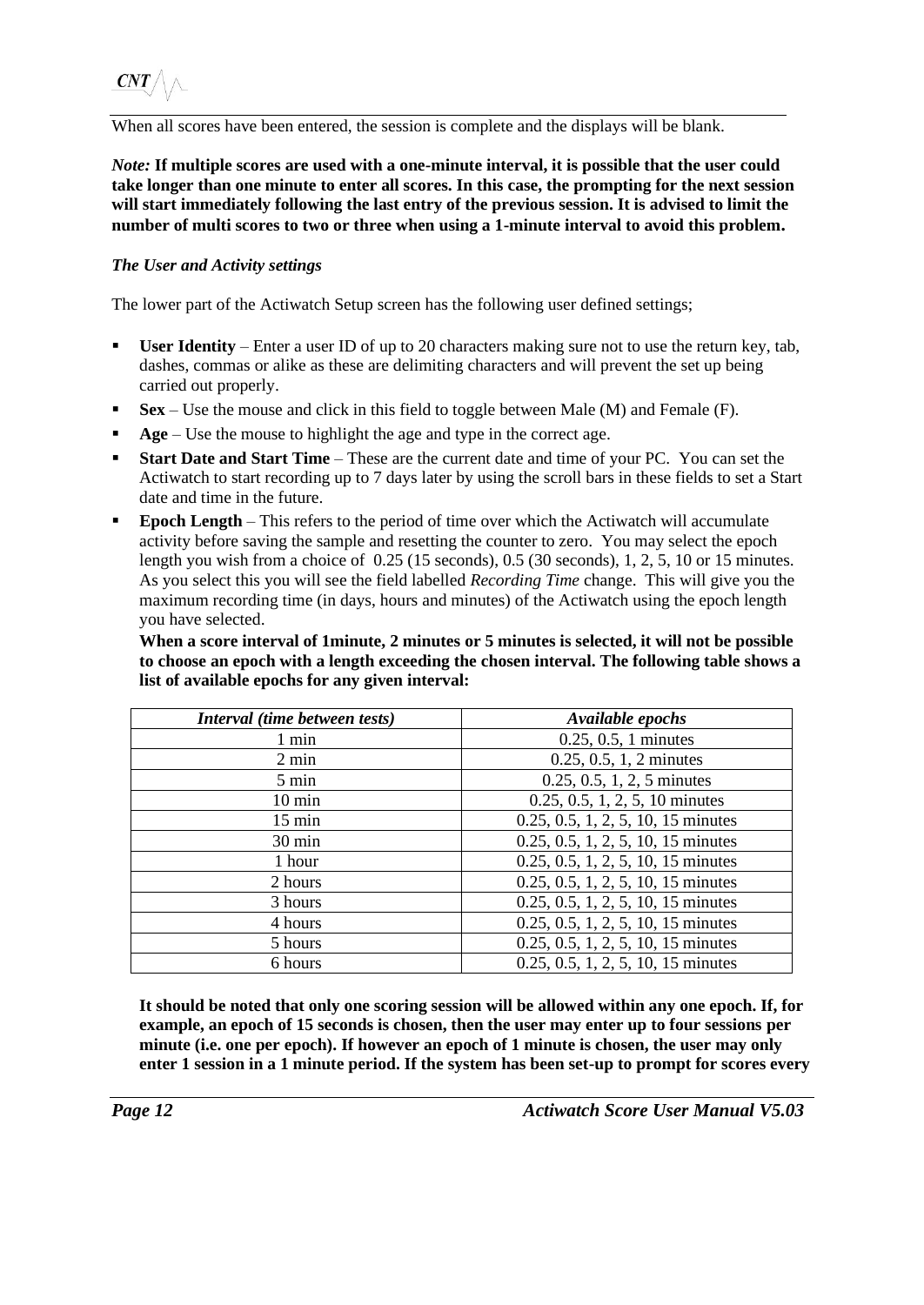**minute (with a 1 minute epoch) the user will be unable to score manually in between prompted tests.**

**A zero activity value is logged in an epoch during a score test. If the interval is set to 1 minute, a shorter epoch (i.e. 15 seconds or 30 seconds) should be chosen to ensure that some activity data are logged.**

- **Battery fitted date** This shows the date the last battery was fitted and must be updated by you when you set up the Actiwatch following a battery change. Clicking in this field changes the date to the current PC date.
- **Life (days) –** This lets you know how much battery life is left in the Actiwatch unit in days.

The following information is also provided; however the user cannot change these:

- *Serial Number*: This is stored in the memory of the Actiwatch and should correspond with the label on the rear of the watch.
- *Memory*: This shows the amount of memory fitted to the Actiwatch (in Kbytes).

If you are not happy with any of the parameters which you have set you can go back and change them at any stage. Selecting **Abort** will take you out of the *Write* procedure.

When you are perfectly happy with your parameters select **Send** and the data will be transmitted to the Actiwatch. A red bar will appear at the bottom of the screen to indicate firstly the transmission of data to the Actiwatch and secondly that it is being verified. A blue bar will show the progress of the score times being sent to the Actiwatch. It is normal for the top part of the set-up screen to disappear and re-appear during the set-up process. A confirmation screen will then appear which tells you to remove the Actiwatch from the Reader – do not remove it before this confirmation appears.

| <b>Actiwatch sleep</b>                                   |  |
|----------------------------------------------------------|--|
| Actiwatch verified & ready.<br>Please remove from reader |  |

You may review the score settings by clicking on the title bar just above that of the main Score analysis screen to show the score set-up.

#### <span id="page-14-0"></span>*Saving and loading Score the Score set-up*

To Save a Score set-up, ensure that the score set-up screen is visible, select 'save Profile' from the file menu. You will be prompted to enter a name for your score set-up file (using Windows file naming rules). Click on 'Save' and your settings will now be saved to disk.

To load a Score-set-up file, select 'Load Profile' from the Score Set-up File menu. You will be prompted to choose a set-up file; make your selection and then click 'Open'. The score time information and multiple score parameters will be loaded from file.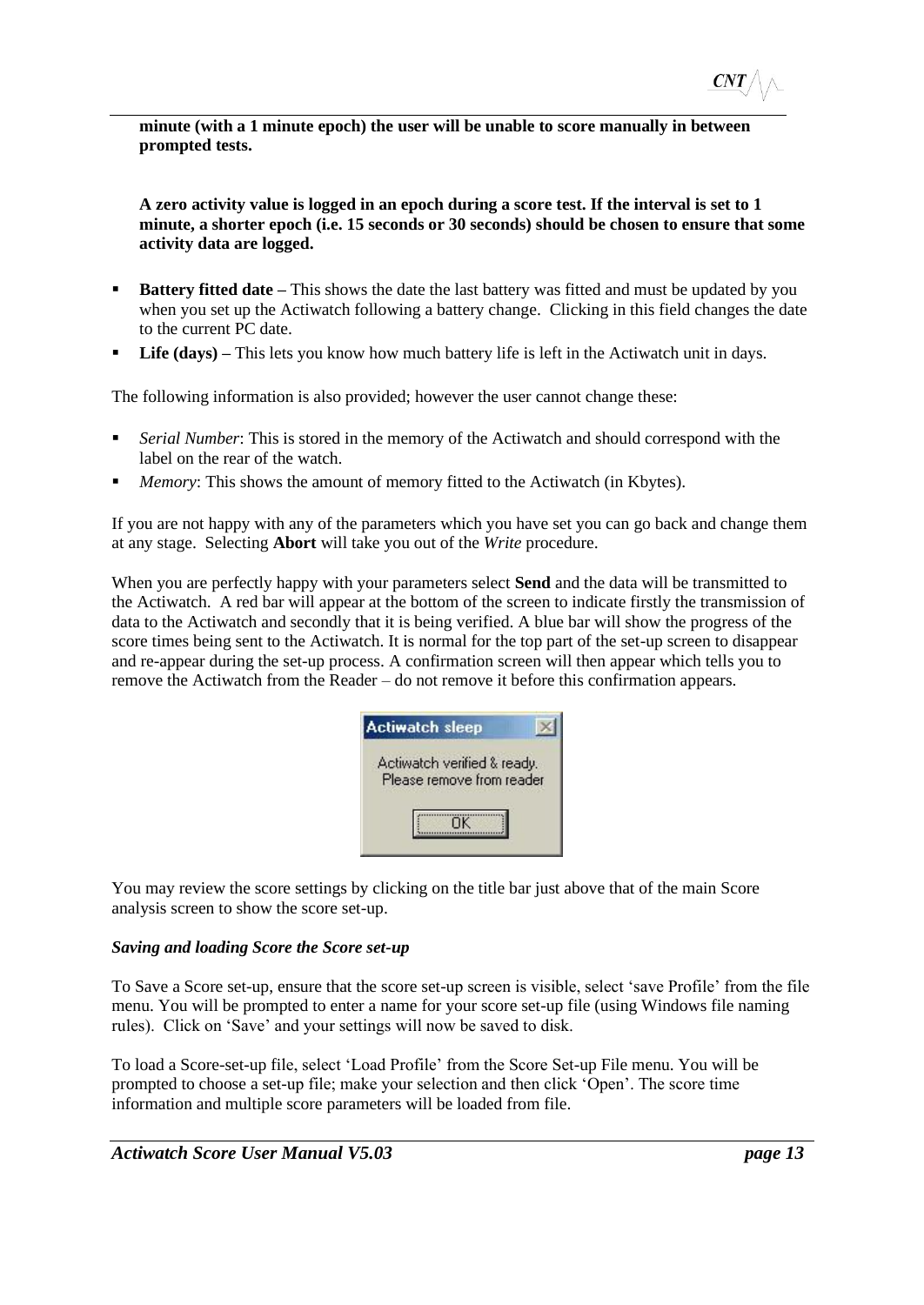$CNT$ 

*Note: The score times are not recovered from the watch during set-up or read hence if you wish to re-use them it is advisable to save the settings.*

### <span id="page-15-0"></span>*3.04: Using the Actiwatch Score:*

The Actiwatch-Score has a two digit 7 segment LED display and a marker button labelled with an 'S'.

When the beeper sounds (for 10 seconds max), the LED display will show a prompt for a score to be entered (this will depend upon how the prompts have been programmed). The subject should press the marker button the number of times corresponding to their subjective rating. The subjective score is shown on the LED display. If the subject inadvertently goes past the correct Score they should simply keep pressing the button and the unit



will go back to the minimum value. They can continue pressing as before until they have entered the correct Score. It is the indicated Score that is recorded, not necessarily the number of presses.

When the correct Score is shown, the subject should stop pressing. Within a few seconds the LED display will either go blank (Single scores) or prompt for the next multiple score. When all scores are entered and the displays are blank, the Scores will be stored in the memory. Further scores may not be entered for at least two epoch periods after a score session. The Marker button can be pressed without the subject being prompted (designated Manual presses). Such 'Scores' are represented by different colours in the data analysis screens.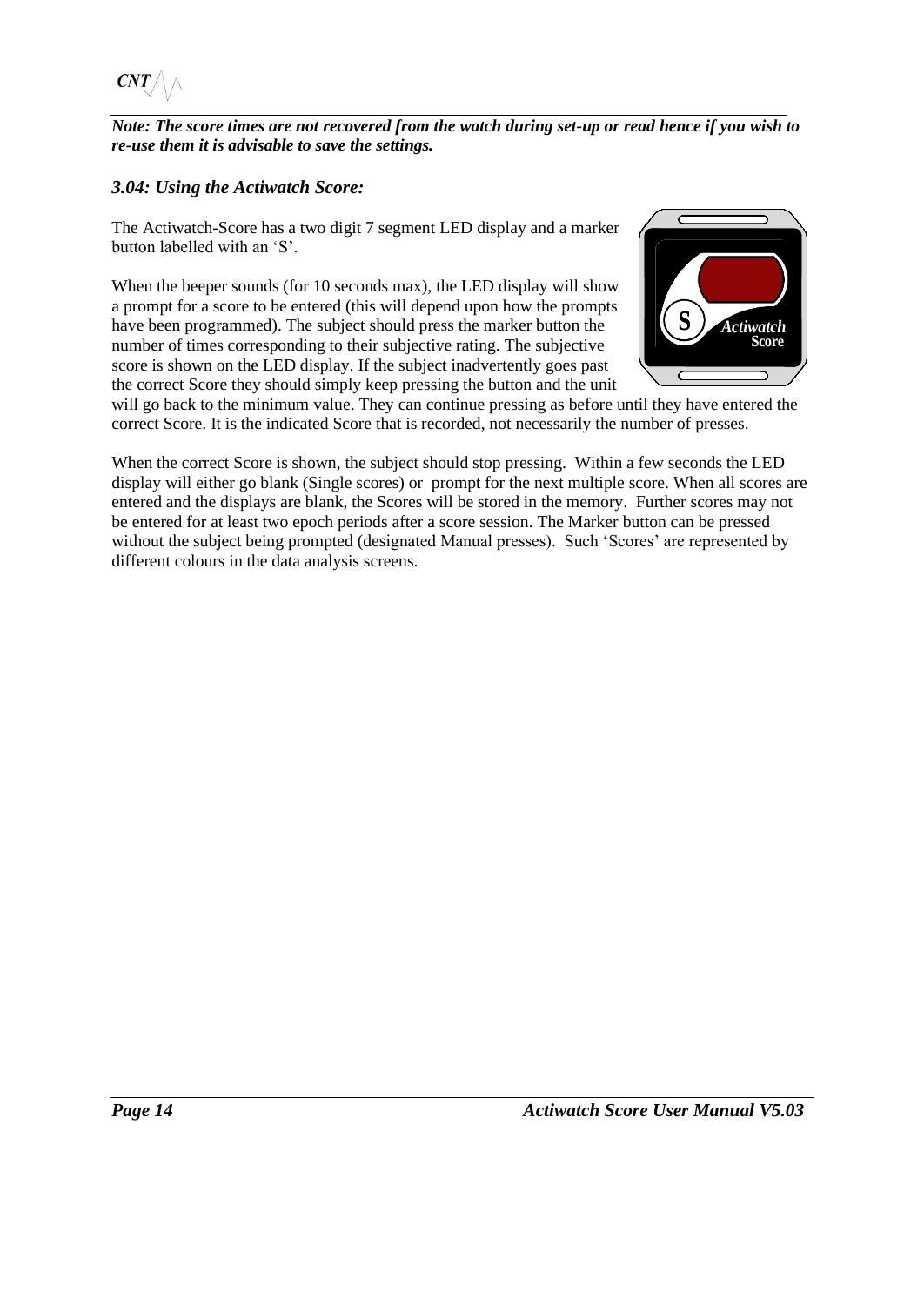### <span id="page-16-0"></span>*3.05: Reading the Actiwatch-Score (Downloading Data);*

Downloading, or Reading, data from an Actiwatch is simple;

- With the Actiwatch placed on the reader in the 'Ready' position, select 'Read' from the 'Reader' menu.
- The Actiwatch Setup screen will appear and a red progress bar will move across the screen indicating that data is being transferred from the Actiwatch to the PC.
- As each block of data is transferred it is enumerated on the screen.
- The upper screen will show the information in the Actiwatch from the *Write* procedure and how many bytes of data are in the file.
- The Reading procedure can be stopped at any time by Clicking in the *Stop Read* button (please leave the Actiwatch on the reader for about 1 minute to allow download of its latest information).
- Downloading a full Actiwatch can take a couple of minutes so please be patient.
- Upon completion of the read process, a message will be displayed prompting you to save the data.
- You should now choose to save your data by clicking the 'Yes' button. If you attempt to exit the software without saving data you will be prompted once again.



- You can save the data in any folder and with any file name you like. The default however uses the first 8 characters of the ID and saves the file in the software folder being used.
- The .awd file format is a tab delimited text ASCII file and as such can be easily imported into various other programmes such as spreadsheets for further analysis.
- Data can also be saved as .awc files, which allows for the data to be saved in a daily columnar fashion rather than as a string of information. This allows easier epoch to epoch comparison over subsequent days when using further Spreadsheet analysis for instance.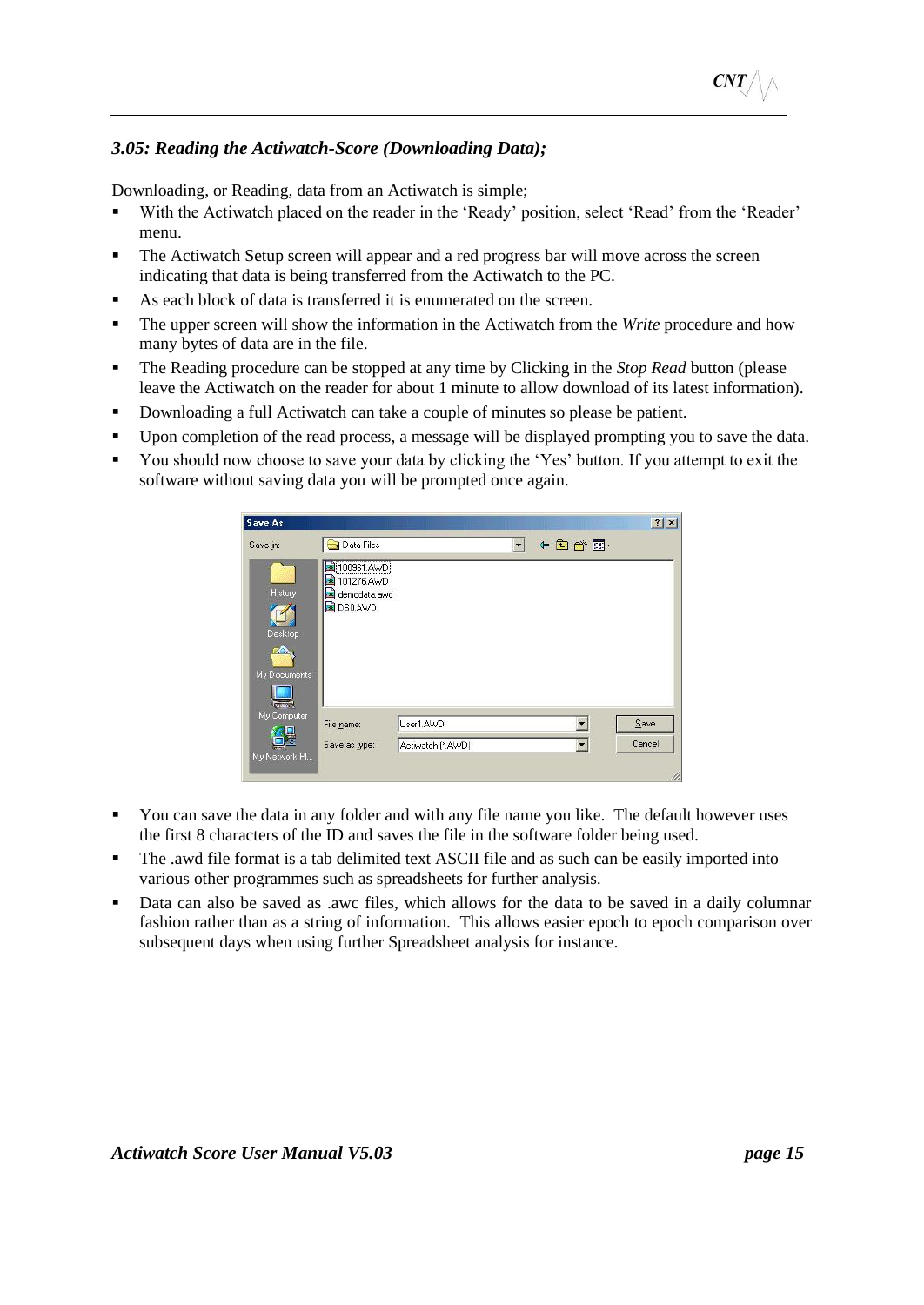### <span id="page-17-0"></span>*3.06: Changing Properties;*

From the 'File' menu, select 'Properties'. The properties for various aspects of the Analysis software may be adjusted from this window.

#### <span id="page-17-1"></span>*Actogram Properties:*

The following Actogram properties may be set and will be applied every time the Actogram screen is opened;

- o *Default scale*: The maximum value for the Actogram plots (software default is 5000).
- o *Default Days*: The number of days in the Actogram display (software default is 40).
- o *Default Light start*: The light-on time for the Actogram (software default is 06:00).
- o *Default Dark start*: The Light-off time for the Actogram (software default is 18:00).
- o *Autoscale*; The Actogram plot will be automatically scaled to the maximum value contained in the data.
- o *Auto-redraw*; The Actogram plot is automatically refreshed after making changes to settings.
- o *Dual Day*; The Actogram defaults to double plotted format when this control is checked.



#### <span id="page-17-2"></span>*Printed Report Properties:*

The header for all printed reports may optionally include the following information;

- o *User Name.*
- o *Date/Time.*
- o *Watch Serial Number.*
- o *Actiwatch Read date.*

#### <span id="page-17-3"></span>*Default Data Path (file storage);*

The default location for data files may be selected using this control. Use the 'Browse' button to locate and select the required drive and folder.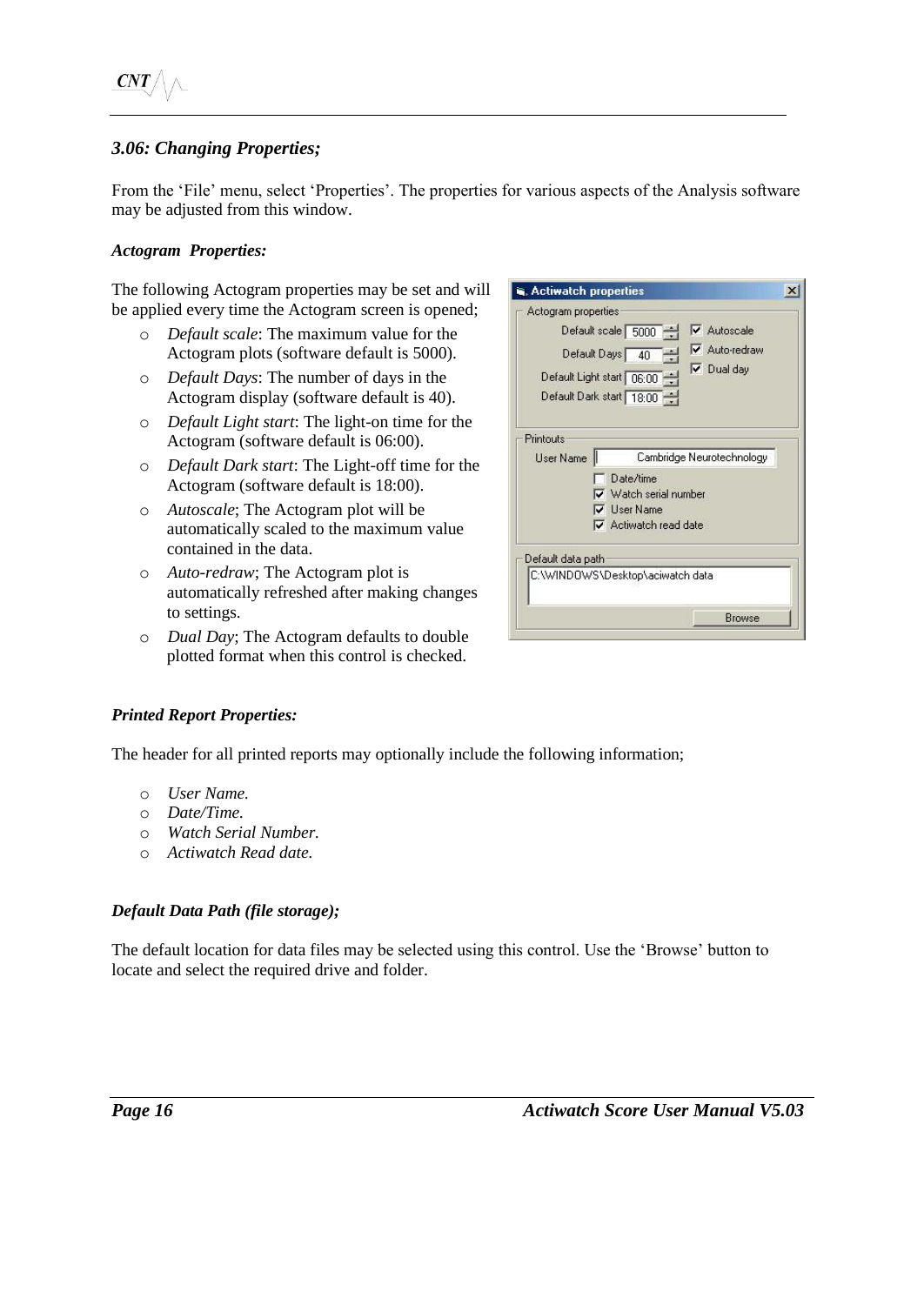# *4.00 – Analysing The Data*

<span id="page-18-0"></span>NOTE: It is possible to perform a range of other analyses upon data collected with the Actiwatch-Score when using the Sleep Analysis software. Please consult the Actiwatch user manual for a full description of these analyses.

### <span id="page-18-1"></span>*4.01: Score Analysis;*

From the main screen, select 'Score Analysis', the display will be similar to that shown below;



The upper graph shows a two-day period starting from the day selected with the 'Day' control. Scores are indicated as vertical bars on the display with height corresponding to the score value. **For multiple scores, the height of the bar is equal to the maximum score within the session.** The middle graph is an expanded display that allows a section of the upper graph to be zoomed into for more detail.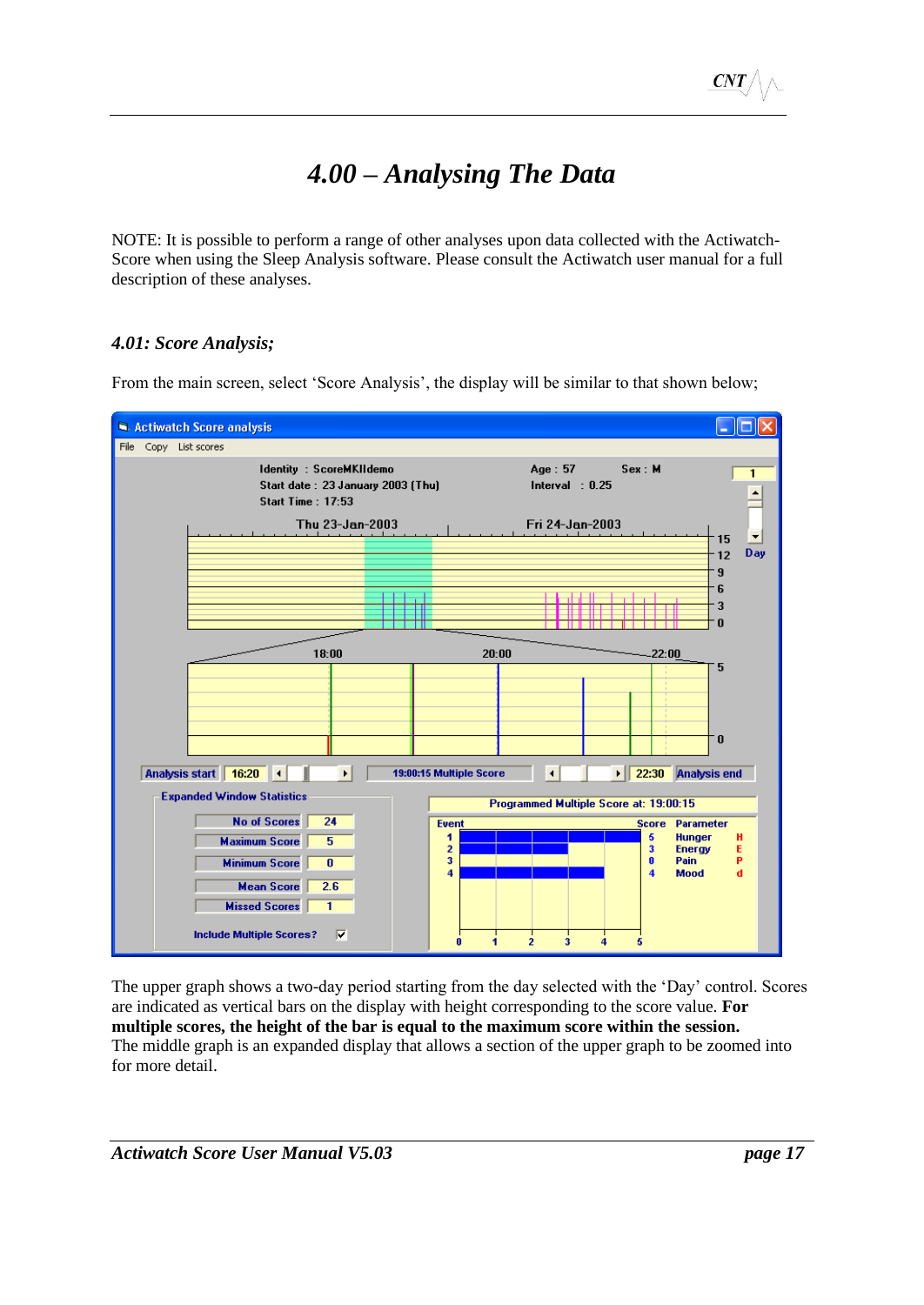To select period to be shown in the expanded graph, click on the upper plot with the left mouse key to set the start time and with the right mouse key to select the end time; the analysis period is highlighted in blue. Fine adjustment of the analysis start/end times may be made by use of the 'Analysis Start' and 'Analysis End' slider controls below the expanded plot.

#### <span id="page-19-0"></span>*Colour Coding of Scores*

The scores are shown in different colours depending on their category. The colour key is as follows;

| Blue Bars:  | Programmed Scores ( <i>i.e.</i> prompted at a specific time).         |
|-------------|-----------------------------------------------------------------------|
| Green Bars: | Manual Scores (i.e. the user entered a score without being prompted). |
| Red Bars:   | Missed Scores (the user did not enter a score when prompted)          |

When the mouse pointer is *hovered* over one of the above bars an indication of whether it is a single or multiple score is indicated in a small text box below the expanded display.

#### <span id="page-19-1"></span>*Multiple Score Details*

Clicking on any multiple score in the expanded display will show full details of the scores within that session in a further graph display at the bottom of the screen. This display provides horizontal bars indicating the magnitude of each score, the parameter that the score relates to and the prompt that was shown on the Actiwatch. The bars are colour coded as detailed above. The multiple graph title shows the time of the session and the selected score is highlighted on the expanded display.

#### <span id="page-19-2"></span>*Expanded Window Statistics*

To the left of the multiple score graph are the expanded window statistics. These show the following information;

Note: If the 'Include multiple scores' check box is checked, these values will include every score from within each multiple score session displayed in the expanded window.

- **No of Scores:** The total number of scores displayed in the expanded window.
- **EXECUTE:** The maximum score value within the expanded graph.<br> **EXECUTE:** The minimum score value within the expanded graph.
	- **Minimum Score:** The minimum score value within the expanded graph.
- **Mean Score:** The average of the score values in the expanded window.
- **If Missed Scores:** The number of scores missed by the user in the expanded window.

#### <span id="page-19-3"></span>*List Scores*

Selecting 'List scores' will show a listing of date/time stamped score events. Where multiple scores are present, the listing will show the parameters as column headings.

Selecting 'Copy' from the list scores window will send a copy of these data to the clipboard ready for export into a spreadsheet if required.

It is possible to print a copy of the score listing by selecting 'Print' from the file menu.

*Page 18 Actiwatch Score User Manual V5.03*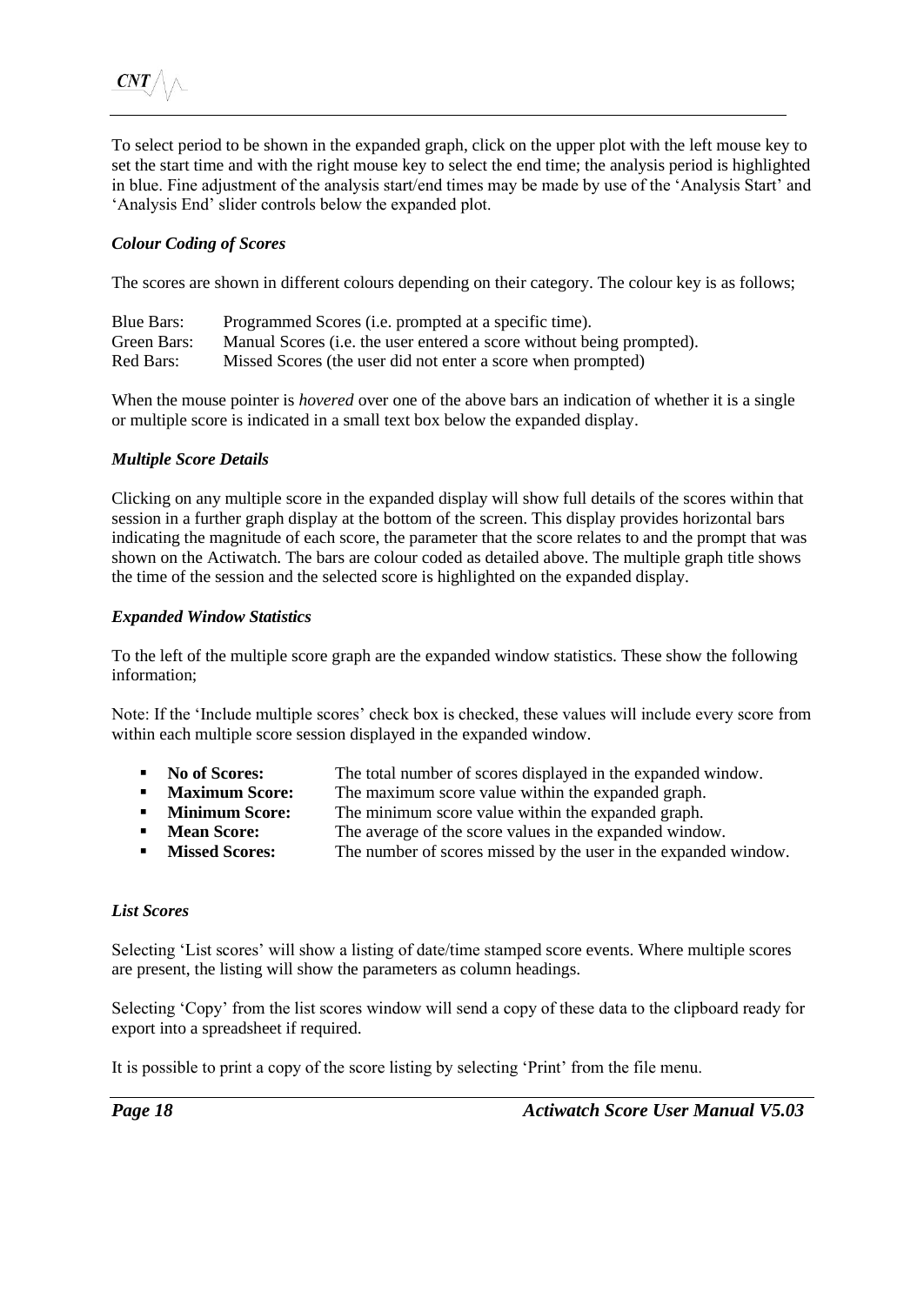#### <span id="page-20-0"></span>*Copy Score Data*

From the score analysis display, select the copy menu to be presented with the following data export options;

**Copy Scores (2 days):** This will copy two days of score values (including all multiple scores where present) to the clipboard starting from the day selected with the day control. (This is effectively copying the data from the top graph to the clipboard).

**Copy expanded data & Scores:** This will copy the activity data and the score data (including all multiple scores where present) for the period shown in the expanded graph.

It is also possible to produce a printed report of the Score analysis screen by selecting 'Print' from the file menu.

#### <span id="page-20-1"></span>*4.02: Actogram with score data;*

In the Actogram screen, activity and score data can be displayed together or separately. Select which parameter to display from the 'Display' menu in the Actogram screen (i.e. Activity / Score). The score levels are displayed as magenta vertical lines behind the black activity data.

Where multiple scores are present, a further set of options are provided at the left hand edge of the Actogram display. These options allow the displayed score parameter to be selected hence trends within any score parameter may be viewed (see figure to the right)

The is a number of advanced Actogram features that may be applied to Data collected with the Actiwatch Score, Please consult the main Actiwatch manual for full details.

| <b>F</b> Hunger |
|-----------------|
| <b>C</b> Energy |
| $\subset$ Pain  |
| C Mood          |
|                 |
|                 |
|                 |
|                 |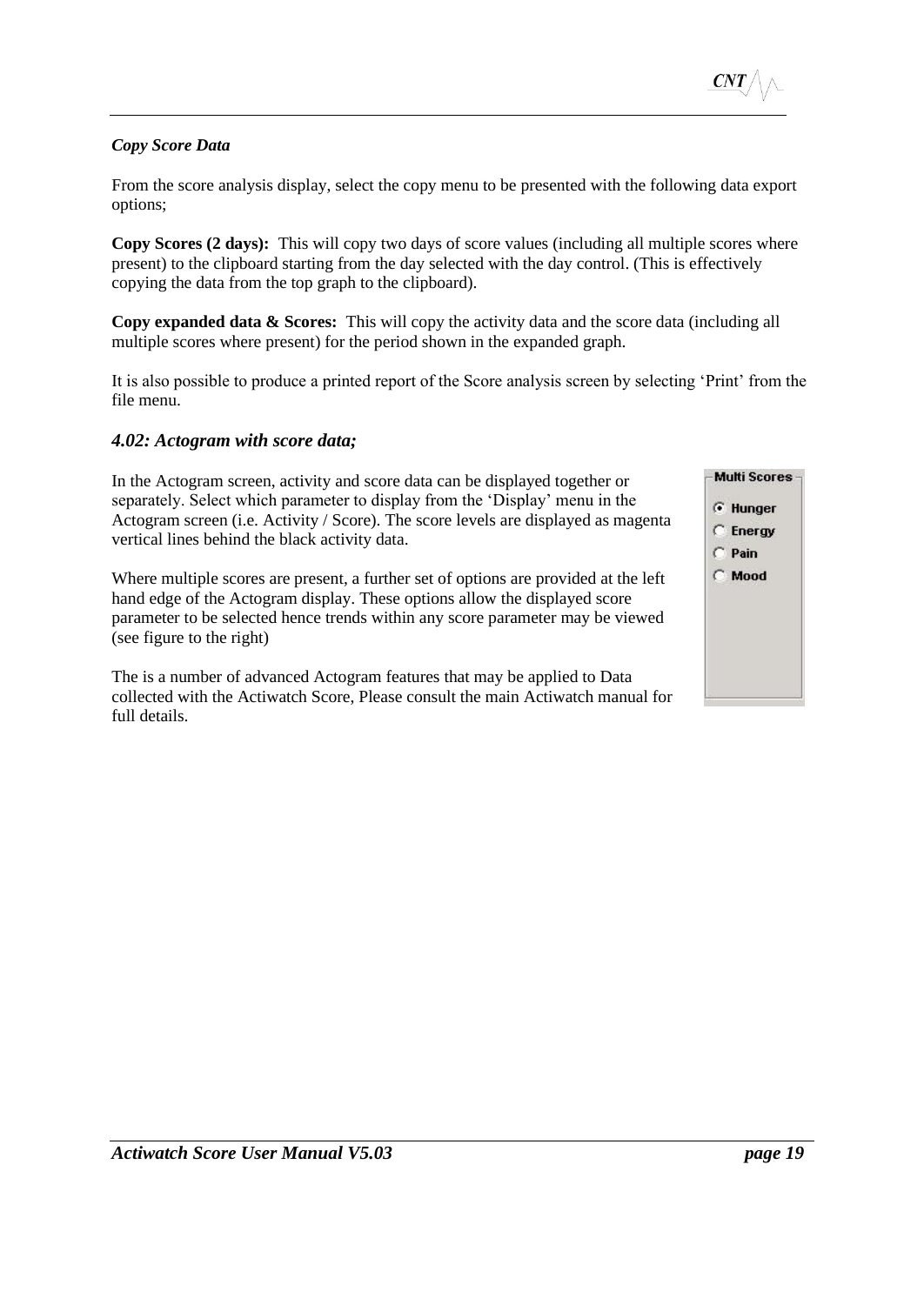# *Appendix A – Maintenance & Trouble Shooting*

# <span id="page-21-1"></span><span id="page-21-0"></span>*Replacing Batteries;*

Under normal circumstances and usage the battery life of those supplied in the Actiwatch units (CR2025 - a 3Volt, 150 mAmp/hour Lithium Manganese cell) is 6 months. However, for the Actiwatch-S Plus model the life is only 7 days with the microphone attached. Replacing the batteries should be done as a matter of course at 6 monthly intervals or before a study that encompasses this time. The battery is located beneath the stainless steel plate that is screwed to the Actiwatch.

With any Actiwatch units supplied after July 1997 (series 6 units), simply unscrew the 2 screws without shoulders leaving the top right and bottom left ones in relation to the orientation mark in place but loosened such that the base will pivot. By pivoting the base and turning the Actiwatch the battery will drop out and it can be easily replaced by one of the correct type and the screws tightened up. You should run the *Test Actiwatch* routine after changing the battery to check all is OK. This can actually be done before the final tightening of the screws. For older units the following procedure should be adopted:

- 1. Remove *three* of the screws from the back of the Actiwatch completely leaving the one at the opposite corner to the small orientation marker in place.
- 2. Undo this screw three turns.
- 3. Turn the Actiwatch over so that the black face is upwards and rotate out the base complete with the battery.
- 4. Replace the battery with a new one.
- 5. Rotate the base back into the correct position.
- 6. Tighten the single screw.
- 7. Place the Actiwatch on the reader and use the Test Actiwatch routine from the Reader menu.
- 8. If the Actiwatch is OK then replace the other 3 screws and the Actiwatch is ready for use.
- 9. If you wish to maintain the waterproofing of the Actiwatch the screws must have Loctite 242 thread sealant applied
- 10. If the Actiwatch does not operate then try steps 2 to 7 again with the same battery.
- 11. If this does not work then leave the battery in the Actiwatch for 10 minutes then re-test the Actiwatch.

*After the battery change has been carried out check that the memory length of the Actiwatch is correct; if it is not replace the battery and test again.*

*If after changing the battery you find that the Actiwatch appears to have stopped functioning then it is likely that on insertion an electrical contact between the Actiwatch base and body has been rapidly made and then lost again. This will have caused the microprocessor in the Actiwatch to crash causing the apparent malfunction. Please remove the battery and replace it again and the Actiwatch will start working normally. Please contact technical support if you still have a problem.*

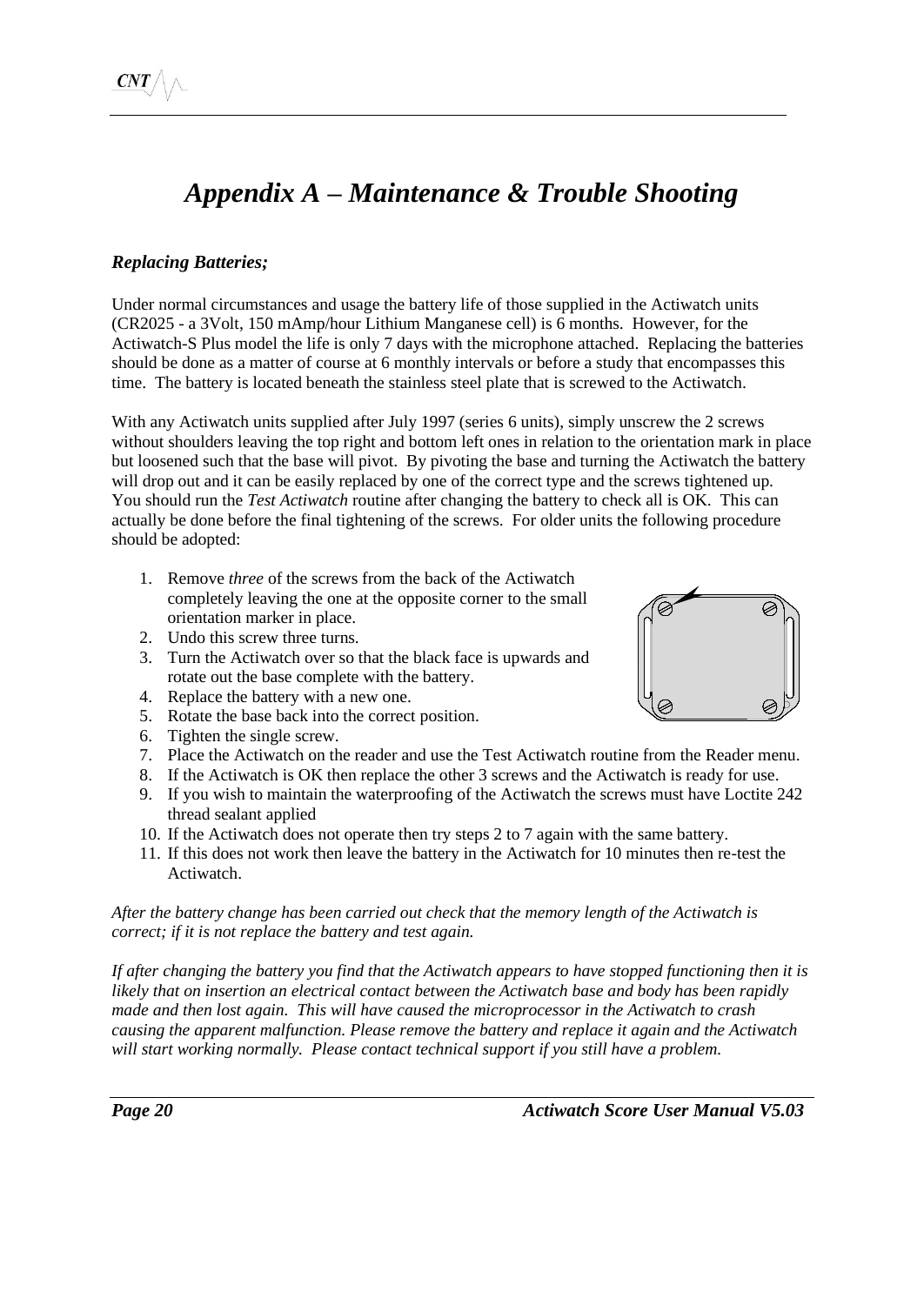#### <span id="page-22-0"></span>*Test Routines;*

It is not usually necessary to test the Actiwatch units before each use. However, it is recommended following a battery change, if a problem is suspected or after if the Actiwatch has been idle for several months.

You will find a list of Test Routines under the Reader menu on the front screen with the following options:

#### <span id="page-22-1"></span>*Test Actiwatch:*

#### *WARNING! Running this test routine destroys all data in the Actiwatch and resets it. Save data first.*

Having correctly placed the Actiwatch under test on the Reader and established communication select 'Test Actiwatch' from the 'Reader' menu. A warning prompt will be shown to remind you that the data in the watch will be destroyed. If there is no communication at all the following message will be displayed.



If the battery is OK and you are sure of the correct COM port selection and Reader/PC connections, then the Actiwatch unit may have a malfunction and you should contact our Technical Support team (see later for contact numbers).

When communication is correctly established, a message box will appear to again warn that the data in the watch will be lost. Click on the 'Yes' button to proceed; the software will read the firmware version and serial number of the Actiwatch and display the following message;

| <b>Actiwatch Firmware version</b>                            | 62   |  |
|--------------------------------------------------------------|------|--|
| Actiwatch serial number                                      | FFFF |  |
|                                                              |      |  |
|                                                              |      |  |
|                                                              |      |  |
| Does this agree with the information on the Actiwatch label? |      |  |
|                                                              |      |  |

Ensure that this data agrees with the label on the Actiwatch then proceed with the test. If the information does not agree, select 'No' and then change the information accordingly.

If the Actiwatch passes the test procedure an 'Actiwatch test Passed' message will be displayed.

If an error occurs, a warning message will be shown containing a stage number (e.g. failure at stage 4), please make a note of this number and contact the Technical Support Team.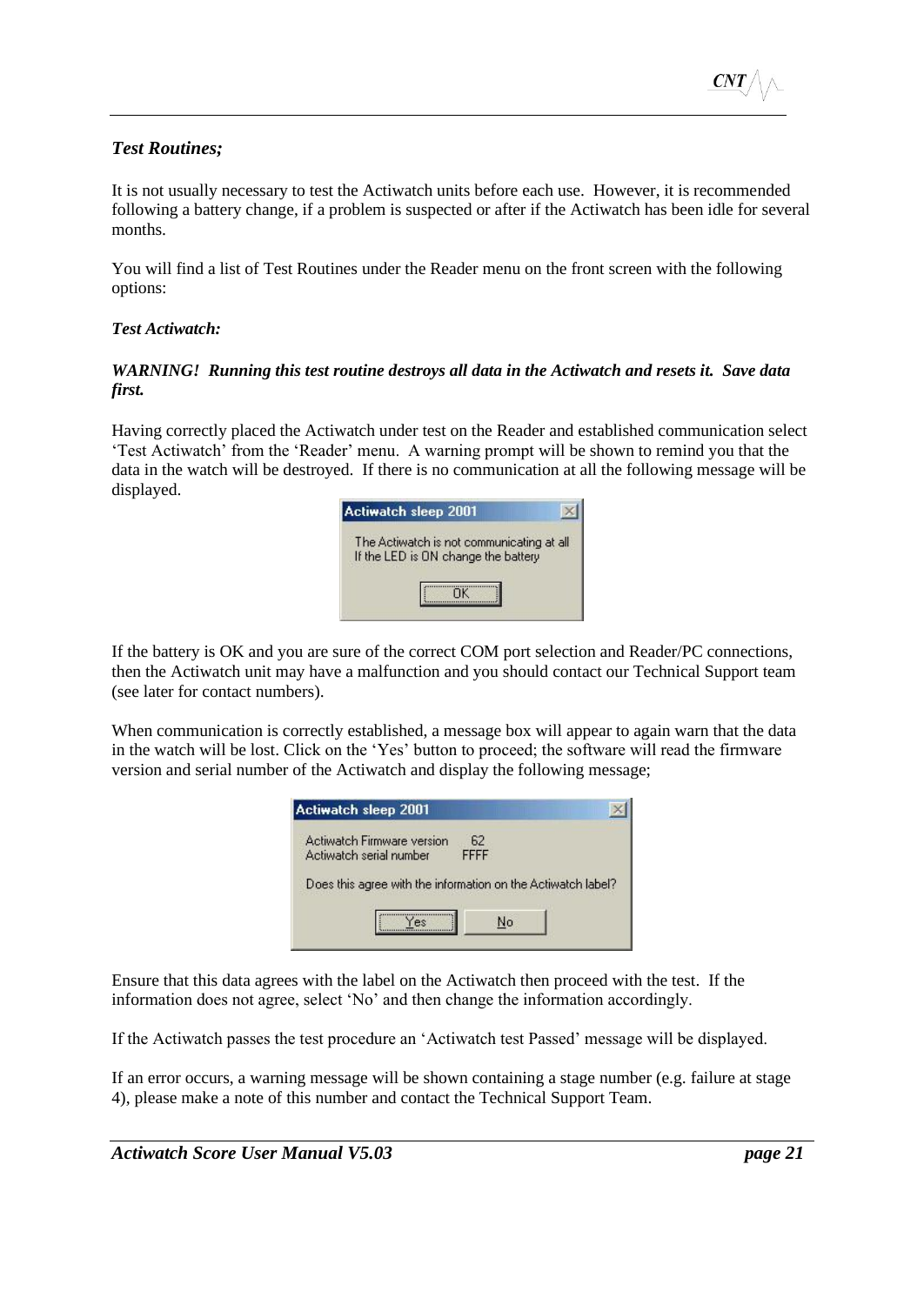#### <span id="page-23-0"></span>*Reader Tests:*

#### *WARNING! Running this test routine destroys all data in the Actiwatch and resets it. Save data first.*

Having correctly placed an Actiwatch on the Reader and established communication select 'Test Reader' from the 'Reader' menu. The following message will be displayed;

| <b>Actiwatch sleep 2001</b>          |                                                                                   |  |
|--------------------------------------|-----------------------------------------------------------------------------------|--|
|                                      | This loads a data ramp into the watch and then reads the block to test the reader |  |
| It takes 10 minutes to load the data |                                                                                   |  |
| DO YOU WANT TO CONTINUE              |                                                                                   |  |
|                                      | <br>No<br><b>PS</b>                                                               |  |

This test routine loads a set of test data into the Actiwatch and then reads it back to test the reader. It can take up to 10 minutes to complete the test and the Actiwatch must not be disturbed during the test process.

#### <span id="page-23-1"></span>*Recovering (Dumping) Data:*

If the normal method of reading the data fails and you need to recover data from an Actiwatch unit, you may use the *Recover Data option.* Note that this option should only be used if all else fails. Having correctly placed an Actiwatch on the Reader, select 'Recover Data' from the 'Reader' menu. A warning message will be shown that should be heeded; if in any doubt please contact us.

Select 'Yes' to proceed to the following window;

Make the appropriate selections and select OK. The data will be called Recover.awd and should be edited using Wordpad and be saved as a Text Document with the correct filename.

The recovered data file is always 32kB in length and hence some of the data in the file may be invalid.

Test routines may be cancelled by selecting the *Stop Test* button.